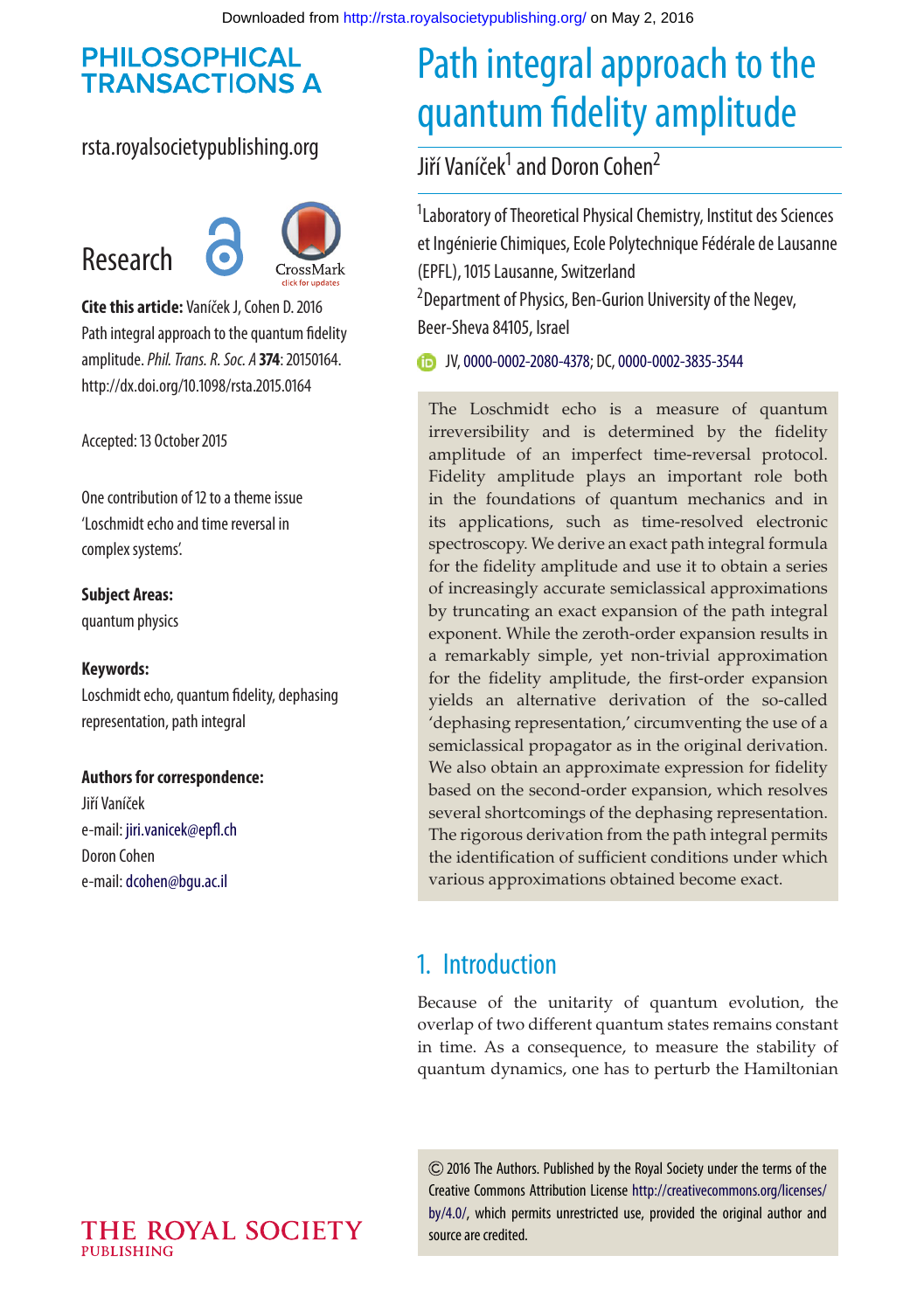rather than the initial state. For this purpose, Peres has introduced [\[1\]](#page-12-0) the notion of *quantum fidelity*, defined for pure initial states  $\psi$  as  $F(t) := |f(t)|^2$ , where

$$
f(t) := \langle \psi | e^{+iH'/\hbar} e^{-iH''t/\hbar} | \psi \rangle \tag{1.1}
$$

is the fidelity amplitude, *H'* is the unperturbed Hamiltonian and  $H'' = H' + \Delta H$  is the perturbed Hamiltonian. Equation (1.1) states that the fidelity amplitude is the overlap at time *t* of two identical initial states evolved with two different time-independent Hamiltonians.

Fidelity is also referred to as the *Loschmidt echo* [\[2\]](#page-12-1) because it can be interpreted as the survival probability of an initial state  $\psi$  evolved for time *t* with Hamiltonian *H'* and subsequently for time −*t* with *H*. It has been studied extensively in the past 15 years [\[3](#page-12-2)[–5\]](#page-12-3), leading to the identification of various universal regimes of its decay in time, which are closely related to similar observations in the theory of wavepacket dynamics and to the parametric regimes of the local density of states [\[6](#page-12-4)[,7\]](#page-12-5).

Quantum fidelity has a fundamental role in our understanding of quantum irreversibility [\[8\]](#page-12-6); it provides another perspective to the theories of decoherence; and it is important for experimental realizations of quantum computation [\[9\]](#page-12-7). While several nuclear magnetic resonance [\[10,](#page-12-8)[11\]](#page-12-9), microwave [\[12\]](#page-12-10) and atom optics [\[13](#page-12-11)[,14\]](#page-13-0) experiments were designed specifically to study the Loschmidt echo or fidelity amplitude, the same correlation function occurs naturally in linear and nonlinear electronic spectroscopy. For example, within the time-dependent perturbation theory and Condon approximation, electronic absorption or emission spectra, and time-resolved spectra, in particular, can be computed via a Fourier transform of an appropriately defined fidelity amplitude [\[15](#page-13-1)[–17\]](#page-13-2).

The Loschmidt echo has been studied by many different approaches, which are reviewed in [\[3–](#page-12-2)[5\]](#page-12-3). Here we focus on a path integral approach, in order to gain further understanding of the often used semiclassical methods. Indeed, many of the analytical expressions for fidelity decay were obtained by the original semiclassical approach of Jalabert & Pastawski [\[18\]](#page-13-3), while Cerruti & Tomsovic [\[19\]](#page-13-4) performed the first numerical semiclassical calculation, in which they found explicitly approximately 1000 stationary-phase contributions to the fidelity amplitude. Vaníček & Heller [\[20\]](#page-13-5) avoided the search for stationary-phase points and obtained a uniform expression for fidelity by combining Miller's initial value representation [\[21,](#page-13-6)[22\]](#page-13-7) with the semiclassical perturbation approximation [\[23\]](#page-13-8). This surprisingly simple and accurate expression, although limited to wave packets localized in position, was successfully applied as a starting point to derive the decay of fidelity in the deep Lyapunov regime [\[24\]](#page-13-9) and the plateau of fidelity in neutron scattering [\[25\]](#page-13-10). By linearizing the semiclassical initial value representation of the fidelity amplitude, Vaníček later obtained [\[26](#page-13-11)[,27\]](#page-13-12) a more general and accurate approximation, the so-called *dephasing representation*,

$$
f_{\text{DR}}(t) = \int \frac{d^{2D}x_0}{h^D} \rho_{\text{W}}(x_0) \exp\left[-\frac{i}{\hbar} \int_0^t \Delta H(x(s)) \,\mathrm{d}s\right],\tag{1.2}
$$

applicable not only to pure states  $(\rho = |\psi\rangle \langle \psi|)$ , but also to arbitrary mixed initial states  $\rho$ . In equation (1.2), *D* is the number of degrees of freedom,  $x := (q, p)$  is a collective notation for positions *q* and momenta *p*,  $h = 2\pi \hbar$  is the Planck constant,  $x(t)$  denotes the phase-space coordinates at time *t* of a trajectory of the average Hamiltonian  $H := (H' + H'')/2$  with initial condition  $x_0$ , and  $\rho_W$  is the Wigner function, i.e. the Wigner transform of the density operator  $\rho$  of the initial state. Note that we use the following convention for the Wigner transform of a general operator *A*:

$$
A_{\rm W}(x):=\int\mathrm{d}^D\xi\left\langle q-\frac{\xi}{2}|A|q+\frac{\xi}{2}\right\rangle\mathrm{e}^{\mathrm{i}p\cdot\xi/\hbar}.
$$

In electronic spectroscopy, the dephasing representation and closely related approximations are known as Mukamel's phase-averaging method [\[15](#page-13-1)[,28\]](#page-13-13) or the Wigner-averaged classical limit, and have been used by various authors [\[29–](#page-13-14)[32\]](#page-13-15). In the context of the mixed quantum–classical Liouville equation, Martens and co-workers obtained a similar expression for the evolution of coherences of the density operator [\[33,](#page-13-16)[34\]](#page-13-17). In the field of quantum chaos, the dephasing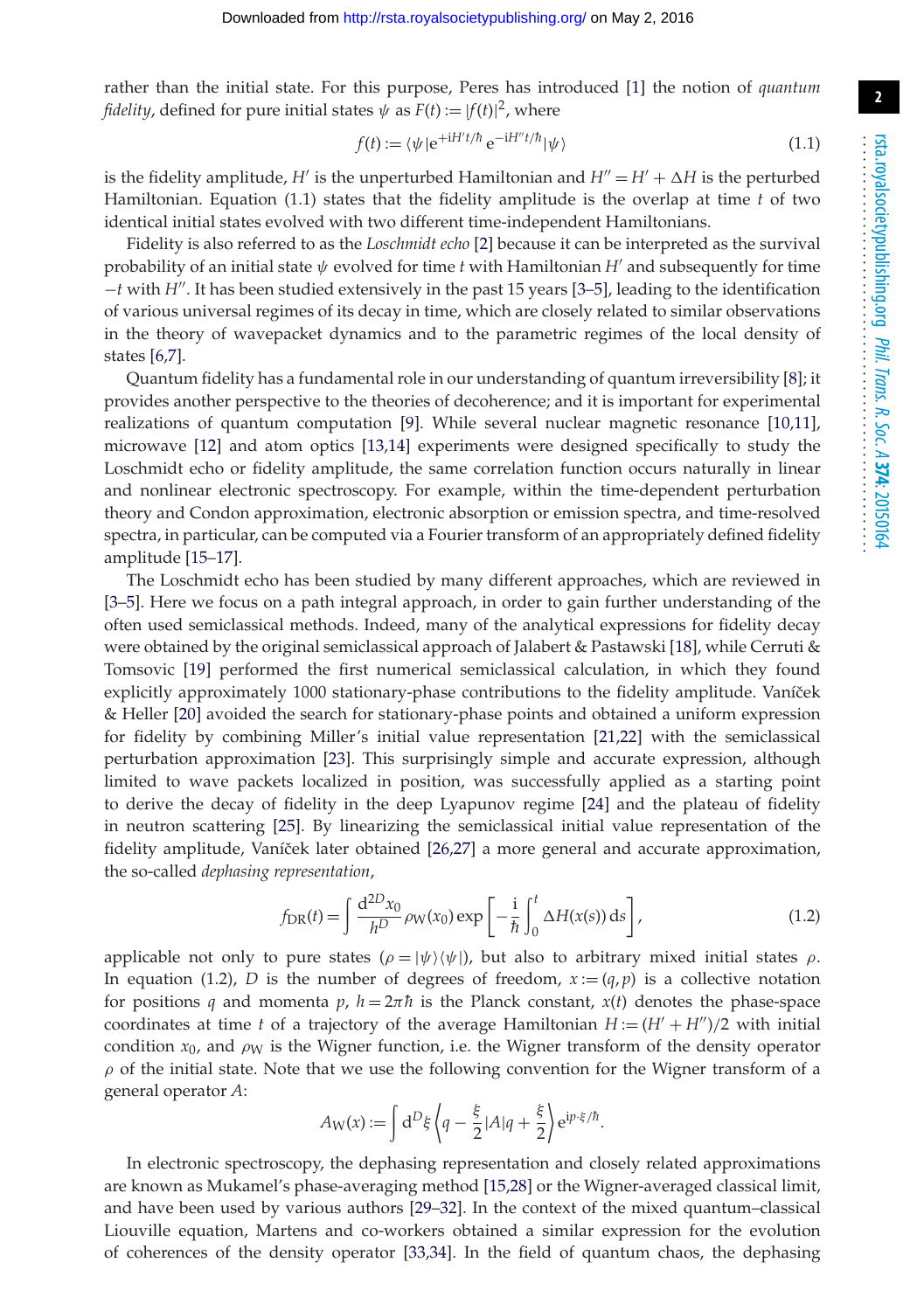representation successfully described, for example, the local density of states and the transition from the Fermi's golden rule to the Lyapunov regime of fidelity decay [\[35–](#page-13-18)[37\]](#page-13-19).

Yet the most attractive feature of the dephasing representation is its efficiency: motivated by numerical comparisons with other semiclassical methods [\[16\]](#page-13-20), it was proved analytically [\[38\]](#page-13-21) that the number of trajectories required for convergence of the dephasing representation was independent of the system's dimensionality, Hamiltonian, or total evolution time. Unlike its efficiency, the accuracy of the dephasing representation is not always sufficient. This approximation is exact in displaced harmonic oscillators [\[15,](#page-13-1)[28\]](#page-13-13) and often accurate in chaotic systems [\[26,](#page-13-11)[27\]](#page-13-12), but it breaks down in such simple systems as harmonic oscillators with different force constants. This problem can be partially remedied by augmenting the approximation with a prefactor [\[39,](#page-13-22)[40\]](#page-14-0), which, however, is still not exact even for harmonic systems.

*Outline*. The present paper was motivated by two goals: first, to derive the dephasing representation from the Feynman path integral, without employing the semiclassical propagator; and, second, to obtain a semiclassical approximation correcting the drawbacks of the original version of the dephasing representation. Below, we do exactly that, but on the way also obtain a recipe for obtaining increasingly accurate semiclassical approximations from the expansion of the path integral, and explicit expressions for the zeroth-, first- and second-order expansions. As we will see, the first-order expansion yields the original dephasing representation, and its inaccuracies can be corrected with the second-order expansion. The paper is organized as follows. First, in §2, we derive the coordinate-space path integral representation of the fidelity amplitude by analogy with the path integral for the classical Liouville propagator and quantum propagator of the density operator. Then, in §3, we provide an alternative and more explicit phase-space path integral representation of the fidelity amplitude in kicked quantum maps, which allows us to obtain the zeroth-, first- and second-order approximations. Section 4 discusses under which circumstances various approximations are exact, while §5 concludes the paper.

## 2. Coordinate-space path integral representation

In order to simplify our first derivation of a path integral representation of  $f(t)$ , in this section, we will consider one-dimensional systems described by the Hamiltonian

$$
H = \frac{p^2}{2m} + V(q). \tag{2.1}
$$

The derivation is based on analogies with path integral propagators of classical and quantum densities, which were discussed in detail by Cohen [\[41\]](#page-14-1) for systems with noise.

#### (a) Quantum propagator

The quantum propagator of a wave function can be obtained from the well-known Feynman path integral expression

$$
U(q \mid q_0; t) := \langle q | e^{-iHt/\hbar} | q_0 \rangle = \int_{q_0}^q \mathcal{D}q \exp\left\{ \frac{i}{\hbar} \int_0^t \mathrm{d}\tau \left[ \frac{1}{2} m \dot{q}^2 - V(q) \right] \right\}.
$$
 (2.2)

The density operator evolves as  $\rho(t) = e^{-iHt/\hbar} \rho(0) e^{iHt/\hbar}$ ; accordingly, its temporal evolution can be expressed by a propagator  $K$  as

$$
\rho(q'', q'; t) = \int dq_0'' \int dq_0' K(q'', q' \mid q_0'', q_0'; t) \rho(q_0'', q_0'; 0).
$$
 (2.3)

The propagator  $K$  of the density operator is trivially related to  $U$ , namely,

$$
\mathcal{K}(q'', q' \mid q_0'', q_0'; t) = U(q'' \mid q_0''; t)U(q' \mid q_0'; t)^*.
$$
\n(2.4)

Consequently, the path integral expression for *K* involves summation  $Dq'Dq''$  over the pair of paths  $q'(\tau)$  and  $q''(\tau)$ . Alternatively, we may also use the average and difference coordinates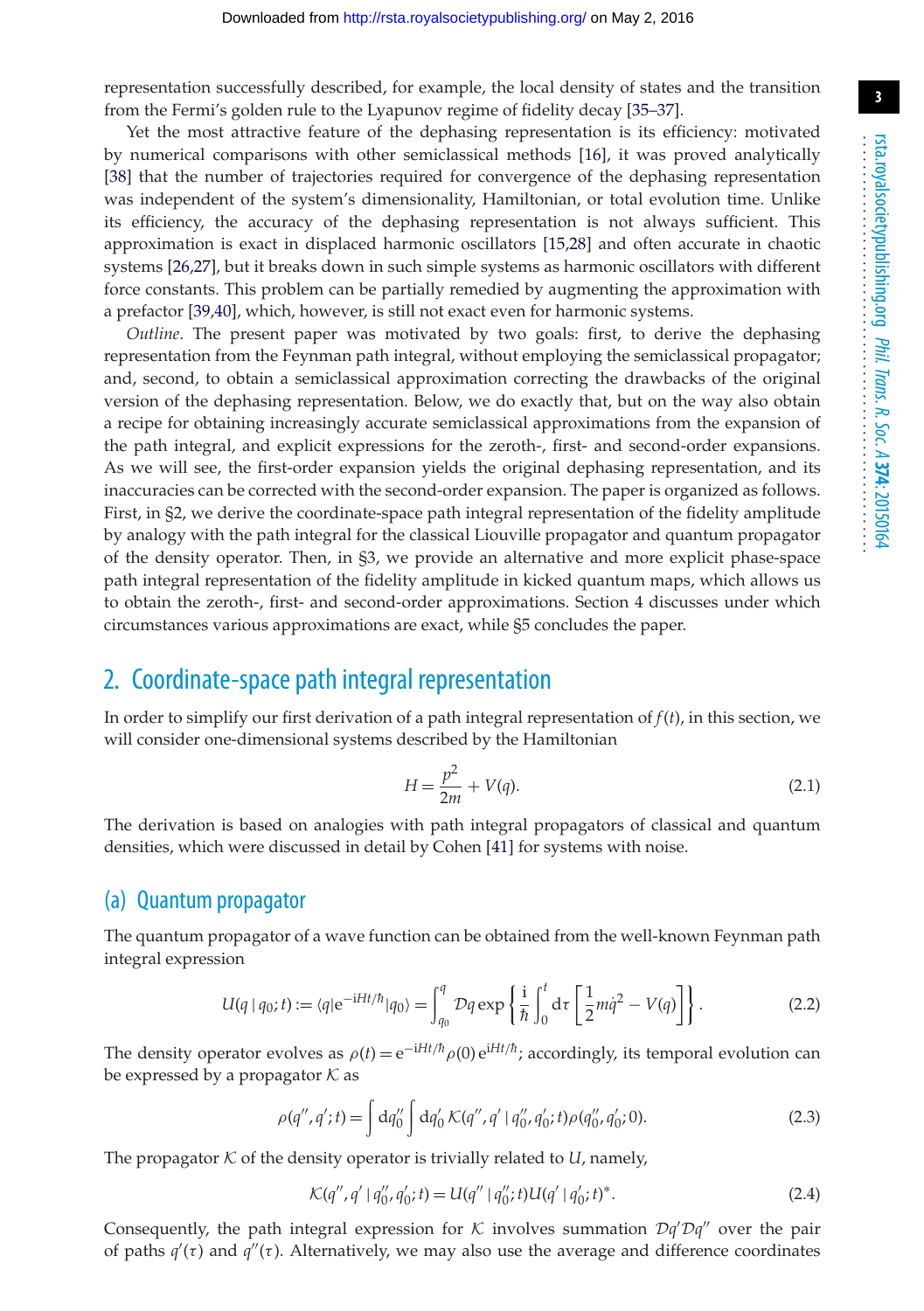*q* := (*q*<sup>'</sup> + *q*<sup>''</sup>)/2 and *r* := *q*<sup>''</sup>−*q*<sup>'</sup>; thus the summation will be *DqDr*, namely

$$
\mathcal{K}(q,r \mid q_0, r_0; t) = \int_{q_0}^{q} \mathcal{D}q \int_{r_0}^{r} \mathcal{D}r \exp\left[\frac{i}{\hbar} \left(\int_0^t \mathrm{d}\tau \, m\dot{q} \dot{r} - \int_0^t \mathrm{d}\tau \left[V\left(q + \frac{r}{2}\right) - V\left(q - \frac{r}{2}\right)\right]\right)\right].\tag{2.5}
$$

As a final step, we transform the quantum propagator to the Wigner representation. Recall that  $\rho_W(q, p)$  is the Fourier transform of  $\rho(q, r)$  in the  $r \mapsto p$  coordinate. It follows that

$$
\mathcal{K}_{\mathcal{W}}(q, p \mid q_0, p_0; t) = \int_{q_0, p_0}^{q, p} \mathcal{D}q \int \mathcal{D}r \exp\left(\frac{i}{\hbar} S[q, r]\right). \tag{2.6}
$$

The integration  $\mathcal{D}r$  in the latter expression is not restricted at the endpoints, whereas the integration  $\mathcal{D}q$  is restricted at the endpoints in both *q* and *q*<sup> $i$ </sup>. The restriction on *q*<sup> $i$ </sup> at the endpoints is implicit, through the relation  $\dot{q} = p/m$ . We have used the notation

$$
S[q,r] = S_{\text{free}}[q,r] - \int_0^t \mathrm{d}\tau \left[ V\left(q + \frac{r}{2}\right) - V\left(q - \frac{r}{2}\right) \right],\tag{2.7}
$$

where

$$
S_{\text{free}}[q, r] = [m\dot{q}(0)r(0) - m\dot{q}(t)r(t)] + \int_0^t d\tau m \dot{q} \dot{r} = -\int_0^t d\tau m \ddot{q}r.
$$
 (2.8)

In the next subsection, we clarify that the leading-order estimate of the quantum propagator leads to the expected classical result.

## (b) Classical propagator

The time evolution of a classical phase-space density  $\rho_{\rm cl}(q, p; t)$ , under the dynamics that is generated by a classical Hamiltonian (2.1), is given by the so-called Liouville propagator. For an infinitesimal time  $d\tau$ , the explicit expression for the Liouville propagator is

$$
\mathcal{K}_{\text{cl}}(q_2, p_2 \mid q_1, p_1; \, \text{d}\tau) = 2\pi \hbar \,\delta \left( p_2 - p_1 + \frac{\partial V}{\partial q} \, \text{d}\tau \right) \cdot \delta \left( q_2 - q_1 - \frac{p}{m} \, \text{d}\tau \right). \tag{2.9}
$$

Here a dummy parameter  $\hbar$  has been inserted, which cancels with the phase-space measure  $dq dp/(2\pi\hbar)$ . Its value does not have any effect here, but the use of  $\hbar$  will make a later comparison with the quantum mechanical version more transparent. The inverse Fourier-transformed  $(p \mapsto r)$ version,  $\tilde{\rho}_{cl}(q, r; t)$ , of phase-space representation  $\rho_{cl}(q, p; t)$  is analogous to the coordinate-space representation ρ(*q*,*r*;*t*) of the quantum density matrix. (A tilde will be used on classical densities and propagators in the coordinate representation, i.e. if their arguments are *q* and *r*, or *q'* and *q''*.) The associated Fourier-transformed version of the classical Liouville propagator is accordingly

$$
\tilde{\mathcal{K}}_{\text{cl}}(q_2, r_2 \mid q_1, r_1; \, \text{d}\tau) = \frac{m}{\text{d}\tau} \exp\left\{\frac{i}{\hbar} \left[ m \left( \frac{q_2 - q_1}{\text{d}\tau} \right) (r_2 - r_1) - \left( \frac{r_1 + r_2}{2} \right) \frac{\partial V}{\partial q} \, \text{d}\tau \right] \right\}.
$$
 (2.10)

For a finite time, the convolved propagator may be written as a functional integral,

$$
\tilde{\mathcal{K}}_{\text{cl}}(q, r \mid q_0, r_0; t) = \int_{q_0}^{q} \mathcal{D}q \int_{r_0}^{r} \mathcal{D}r \exp\left[\frac{i}{\hbar} \left(\int_0^t \mathrm{d}\tau m \dot{q} \dot{r} - \int_0^t \mathrm{d}\tau r \frac{\partial V}{\partial q}\right)\right].
$$
\n(2.11)

Transforming back to the phase-space variables, we get

$$
\mathcal{K}_{\text{cl}}(q, p \mid q_0, p_0; t) = \int_{q_0, p_0}^{q, p} \mathcal{D}q \int \mathcal{D}r \exp\left(\frac{i}{\hbar} S_{\text{cl}}[q, r]\right),\tag{2.12}
$$

where the classical action is

$$
S_{\text{cl}}[q, r] = S_{\text{free}}[q, r] - \int_0^t \mathrm{d}\tau r \frac{\partial V}{\partial q}.
$$
 (2.13)

Note that the classical action is the same as the leading-order *r* expansion of the quantum action (2.7).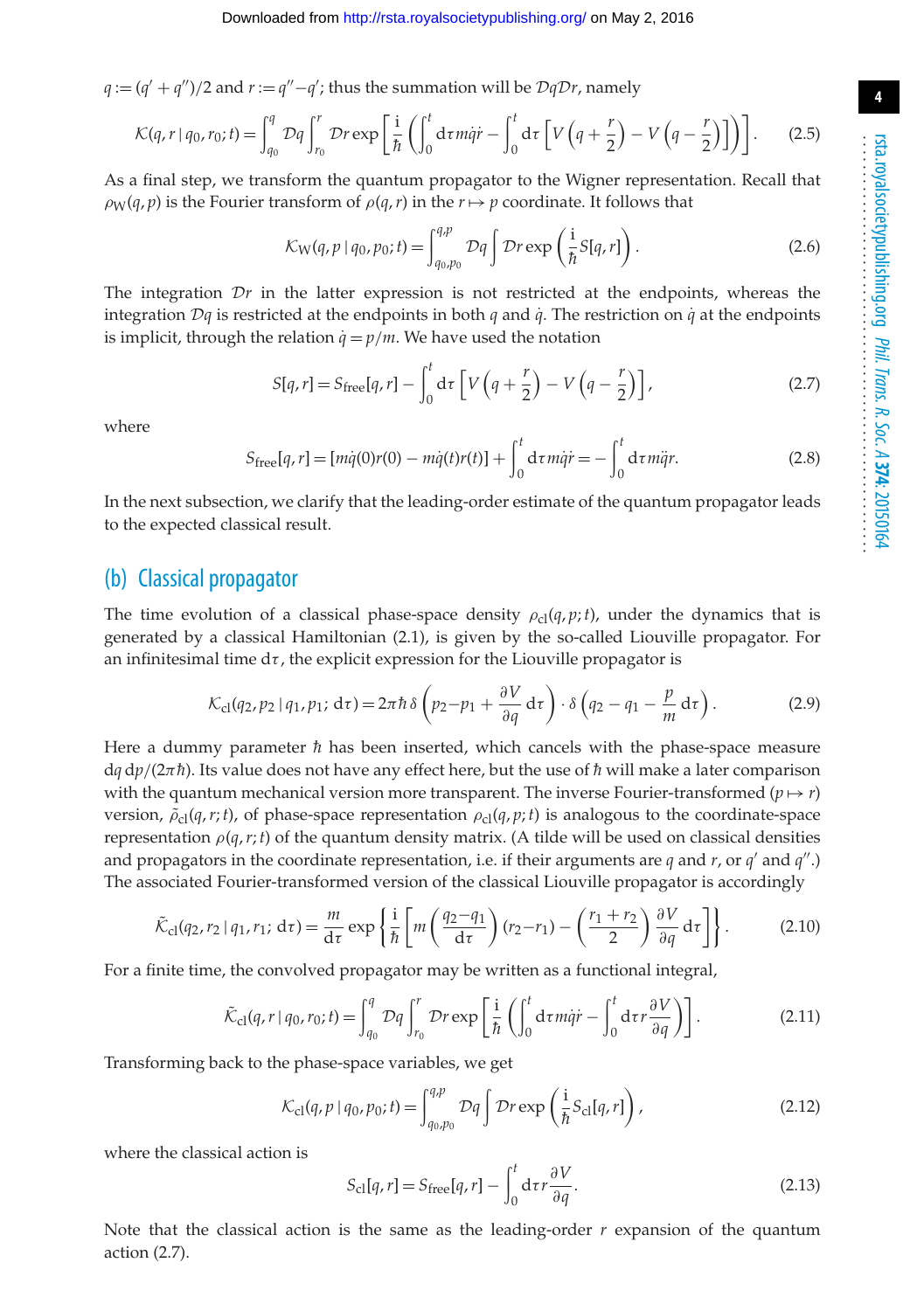## (c) Fidelity amplitude

Now we use the same procedure to obtain an expression for the quantum fidelity amplitude at time *t* assuming that the initial preparation is described by the density matrix  $\rho(q'', q')$ , and the two Hamiltonians differ only in their potential energies *V* (*q*) and *V*(*q*). The following is the exact Feynman path integral with unrestricted integration over all possible paths:

$$
f(t) := \text{Tr}(\mathbf{e}^{-\mathbf{i}H''t/\hbar} \rho \mathbf{e}^{\mathbf{i}H't/\hbar})
$$
\n(2.14)

$$
= \int dq \iint dq'_0 dq''_0 \rho(q''_0, q'_0) \int_{q'_0}^q Dq' \int_{q''_0}^q Dq'' \exp\left[\frac{i}{\hbar} (S''[q''] - S'[q'])\right]
$$
(2.15)

$$
= \int dq \iint dq_0 dr_0 \,\rho(q_0, r_0) \int_{q_0}^q \mathcal{D}q \int_{r_0}^r \mathcal{D}r \exp\left[\frac{i}{\hbar} \left(S''\left[q + \frac{r}{2}\right] - S'\left[q - \frac{r}{2}\right]\right)\right],\tag{2.16}
$$

where the single-primed quantities such as  $S'$  correspond to the evolution with  $H'$  and the doubleprimed quantities such as  $S''$  correspond to  $H''$ . We now use exactly the same manipulations as in §2a and write this expression using phase-space variables:

$$
f(t) = \int dq \iint dq_0 dr_0 \, \rho(q_0, r_0) \int_{q_0, p_0}^{q, p} \mathcal{D}q \int \mathcal{D}r \exp\left[\frac{i}{\hbar} \Delta S[q, r]\right],
$$
 (2.17)

where

$$
\Delta S[q, r] = S_{\text{free}}[q, r] - \int_0^t \mathrm{d}\tau \left[ V''\left(q + \frac{r}{2}\right) - V'\left(q - \frac{r}{2}\right) \right]. \tag{2.18}
$$

This expression is in one-to-one correspondence with (2.7); so far, no approximations were involved. The next step is to expand in *r*, namely

$$
V''\left(q+\frac{r}{2}\right)-V'\left(q-\frac{r}{2}\right)\approx V''(q)-V'(q)+r\frac{\partial V}{\partial q}=\Delta V(q)+r\frac{\partial V}{\partial q}(q),\tag{2.19}
$$

where  $V := (V' + V'')/2$ . Recall that, in the calculation of the quantum propagator, this linear approximation merely led to the classical propagator as  $\Delta V(q)$  was zero. Here we shall see that the linearization leads to non-trivial quantum results. Note that the approximated action, including the 'free' action of (2.8), is linear in the  $r(\tau)$  variables. Also it is possible to express  $\rho(q_0, r_0)$  as a Fourier integral over  $\rho_W(q_0, p_0)$ , involving  $\exp(ip_0r_0/\hbar)$ . So now all the  $r(\tau)$  including  $r_0$  appear in a linear fashion in the exponent. Consequently, the unrestricted  $Dr$  integration, including the  $dr_0$ integration, results in a product of delta functions. Subsequently, the *Dq* integration, including the final dq integration, picks up only the classical trajectories  $q_c(t)$ . We are left with the following very simple approximation:

$$
f(t) \approx \iint \frac{dq_0 dp_0}{h} \rho_W(q_0, p_0) \exp\left[-\frac{i}{\hbar} \int_0^t d\tau \Delta V(q_{cl}(\tau))\right],
$$
 (2.20)

which coincides with the dephasing representation (1.2).

## 3. Phase-space path integral representation

In this section, we will use a phase-space path integral approach and generalize the analysis of the previous section by considering a system with *D* degrees of freedom described by the separable Hamiltonian

$$
H(x) := T(p) + V(q),\tag{3.1}
$$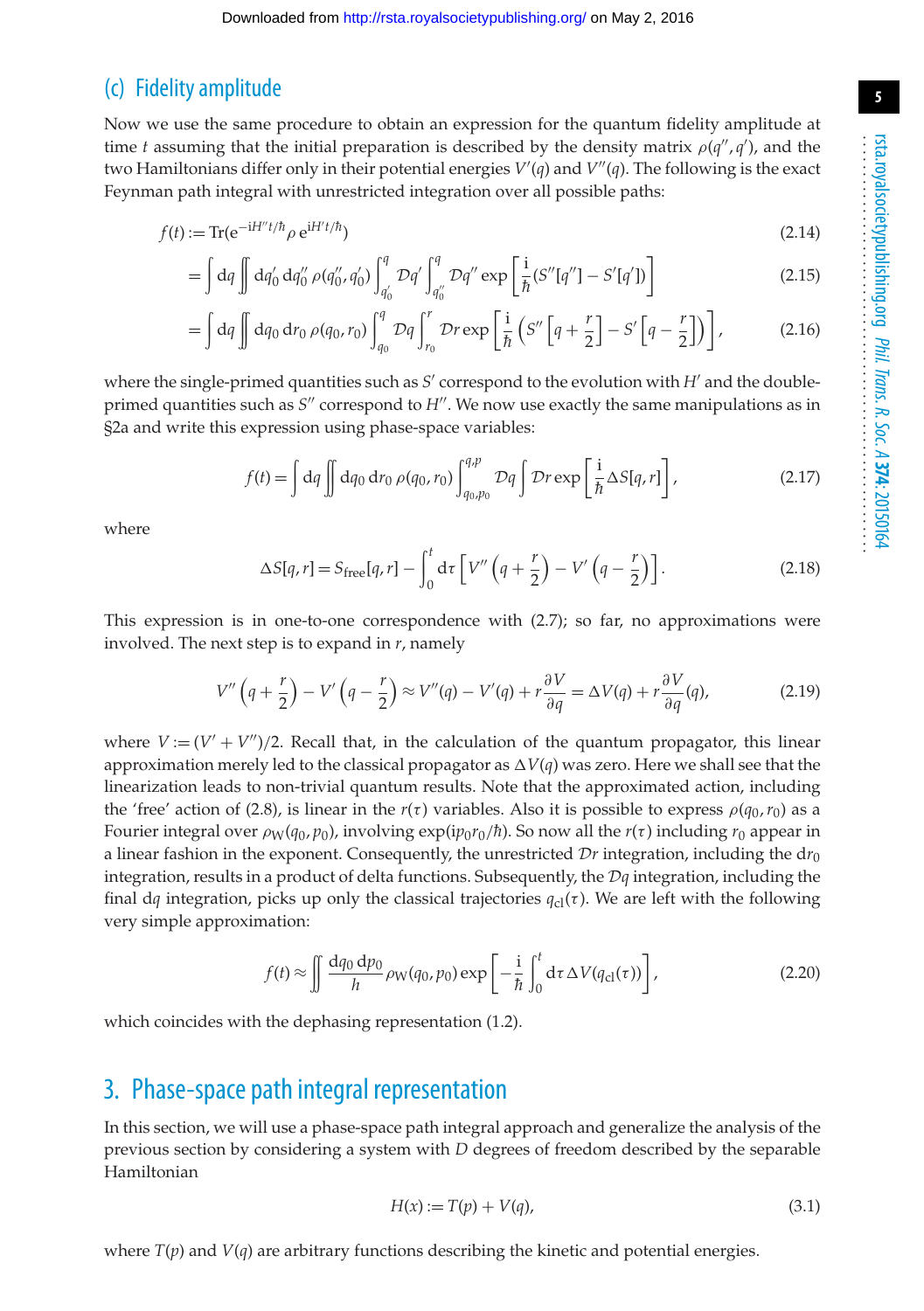### (a) Quantum propagator

For short times  $\tau$ , the quantum evolution operator  $U(\tau) := \exp(-iH\tau/\hbar)$  corresponding to Hamiltonian *H* can be approximated as

$$
e^{-i\tau H/\hbar} = e^{-i\tau T/\hbar} e^{-i\tau V/\hbar} + \mathcal{O}(\tau^2).
$$
 (3.2)

In order to avoid questions of convergence of the path integral and to make our derivations rigorously exact for as long as possible, we will consider kicked quantum maps, in which the error term in the factorization (3.2) is zero by definition. In other words, in a kicked quantum map, the evolution operator for a single time step is *defined* to be

$$
U := e^{-i\tau V/\hbar} e^{-i\tau T/\hbar}.
$$
\n(3.3)

The quantum propagator from position  $q_n$  to  $q_{n+1}$  in a single time step of the map,

$$
U(q_{n+1}, q_n; \tau) := \langle q_{n+1} | U | q_n \rangle = h^{-D} \int d^D p_n \exp \left\{ \frac{i[p_n(q_{n+1} - q_n) - \tau H(q_{n+1}, p_n)]}{\hbar} \right\}, \tag{3.4}
$$

is obtained by inserting the resolution of identity  $Id = \int dp_n |p_n\rangle\langle p_n|$  between the potential and kinetic evolution operators in (3.3). By concatenating *N* single-step propagators, one finds the propagator from  $q_0$  to  $q_N$  in time  $t = N\tau$ :

$$
U(q_N, q_0; N\tau) = \langle q_N | U^N | q_0 \rangle = \int \prod_{n=1}^{N-1} d^D q_n \prod_{j=0}^{N-1} \frac{d^D p_j}{h^D} e^{i S_N / \hbar}
$$
(3.5)

and

$$
S_N := \sum_{n=0}^{N-1} [p_n(q_{n+1} - q_n) - \tau H(q_{n+1}, p_n)],
$$
\n(3.6)

where  $q_n$  and  $p_n$  denote the positions and momenta after *n* steps. An appealing feature of the phase-space path integral is the absence of a complicated prefactor; one only has to consistently use the standard phase-space measure d*Dq* d*Dp*/*hD*.

#### (b) Fidelity amplitude

To find the path integral representation of fidelity amplitude  $(1.1)$ , we first express  $f(t)$  in terms of the quantum propagators:

$$
f(t) = \langle \psi | (U')^{-N} (U'')^{N} | \psi \rangle = \text{Tr}[(U'')^{N} \rho (U')^{-N}]
$$
  
= 
$$
\int d^{D} q'_{0} d^{D} q''_{0} d^{D} q'_{N} d^{D} q''_{N} U''(q''_{N}, q''_{0}; N\tau) \rho (q''_{0}, q'_{0}) U'(q'_{N}, q'_{0}; N\tau)^{*} \delta(q''_{N} - q'_{N}),
$$
 (3.7)

where the single-primed quantities such as  $U'$  again correspond to  $H'$  and double-primed quantities such as *U''* to *H''*. By having expressed fidelity amplitude as a trace of the evolved density  $\rho$ , all our derivations below remain valid for general mixed states. After substituting the path integral expression (3.5) for the two propagators, we get

$$
f(t) = \int d^D q'_N d^D q''_N \prod_{n=0}^{N-1} \frac{d^{2D} x'_n}{h^D} \frac{d^{2D} x''_n}{h^D} \rho(q''_0, q'_0) \exp\left[\frac{i(S''_N - S'_N)}{\hbar}\right] \delta(q''_N - q'_N). \tag{3.8}
$$

Now it is convenient to change the independent integration variables to the average and difference coordinates  $x := (x' + x'')/2$  and  $\Delta x := x'' - x'$ ,

$$
f(t) = \int d^D \Delta q_N \prod_{n=0}^N \frac{d^{2D} x_n}{h^D} \prod_{j=0}^{N-1} \frac{d^{2D} \Delta x_j}{h^D} \rho(q_0'', q_0') e^{iA_N/\hbar}
$$
(3.9)

and  $A_N := S_N'' - S_N' - p_N \Delta q_N$ ,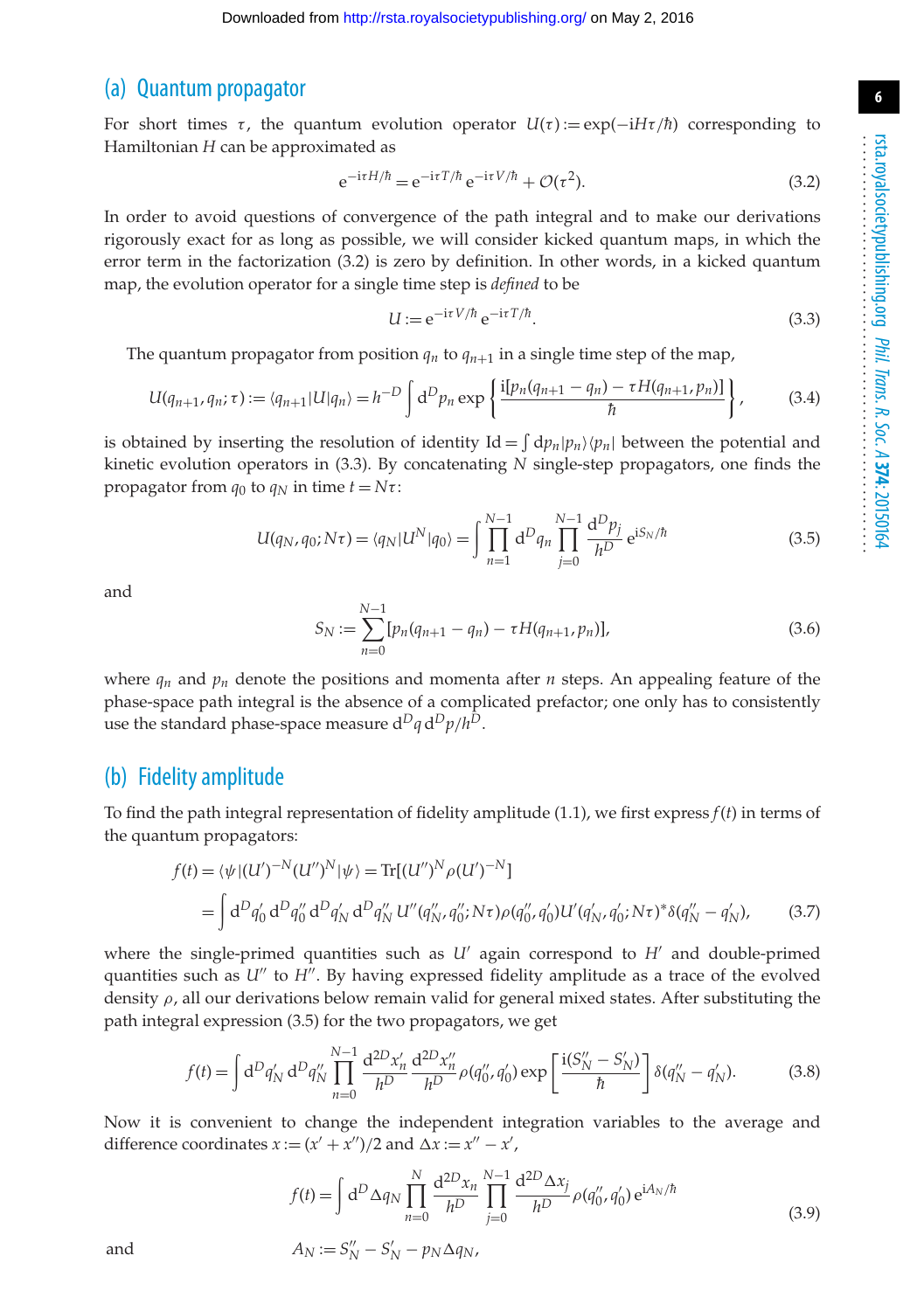where we have also expressed the delta function  $\delta(\Delta q_N)$  in terms of an integral over a new variable  $p_N$ . After substituting the *N*-step action (3.6) for  $S'_N$  and  $S''_N$  and simplification, one obtains an explicit expression for the phase,

$$
A_N = -\tau \sum_{n=0}^{N-1} [H''(q''_{n+1}, p''_n) - H'(q'_{n+1}, p'_n)] + \sum_{j=0}^{N-1} (q_{j+1} - q_j) \Delta p_j - \sum_{k=1}^{N} (p_k - p_{k-1}) \Delta q_k - p_0 \Delta q_0.
$$
\n(3.10)

Note that expression (3.9) with (3.10) is *exact* for kicked quantum maps even for finite *N*.

### (c) Expansion of the path integral

The explicit expressions above in terms of the average and difference trajectories  $x_n$  and  $\Delta x_n$ will now pay off because we can make increasingly more accurate expansions of the difference  $H''(x'') - H'(x')$  in powers of  $\Delta x$ , which is the only term in the exponent  $A_N$  preventing us from performing the path integral (3.9) analytically. This expansion must be done with care because *both* the trajectory and Hamiltonian change. Let us start with the full expansion, which is guaranteed to be exact if both *H'* and *H"* have Taylor series that converge on the entire phase space:

$$
H''(x'') - H'(x') = H''(x'') - H''(x) + H''(x) - H'(x) + H'(x) - H'(x')
$$
  
= 
$$
\sum_{n=0}^{\infty} \frac{1}{n!} \frac{\partial^n H''(x)}{\partial x^n} \left(\frac{\Delta x}{2}\right)^n + \Delta H(x) + \sum_{n=0}^{\infty} \frac{1}{n!} \frac{\partial^n H'(x)}{\partial x^n} \left(-\frac{\Delta x}{2}\right)^n
$$
  
= 
$$
\sum_{n=0}^{\infty} \frac{1}{2^{2n}} \left[ \frac{1}{(2n)!} \frac{\partial^{2n} \Delta H(x)}{\partial x^{2n}} (\Delta x)^{2n} + \frac{1}{(2n+1)!} \frac{\partial^{2n+1} H(x)}{\partial x^{2n+1}} (\Delta x)^{2n+1} \right],
$$
(3.11)

where we have introduced the *average Hamiltonian*  $H := (H' + H'')/2$  and the difference Hamiltonian (or *perturbation*) ∆*H* := *H<sup>"</sup>* – *H'*. Note that, for simplicity, we have for the moment used one-dimensional notation, and moreover, as both  $H'$  and  $H''$  are separable in coordinates and momenta, so are *H* and  $\Delta H$ , and expressions such as  $(\partial^n H(x)/\partial x^n)(\Delta x)^n$  stand for  $(\partial^n T(p)/\partial p^n)(\Delta p)^n + (\partial^n V(q)/\partial q^n)(\Delta q)^n$ , etc. There are two important observations to make.

First, in the  $\Delta x$  expansion (3.11), derivatives of the average Hamiltonian *H* appear only with *odd* powers of  $\Delta x$  and derivatives of the perturbation  $\Delta H$  appear only with *even* powers of  $\Delta x$ . Second, the average Hamiltonian appears naturally and plays a prominent role. The average Hamiltonian must be used in order to preserve the order of the expansion. Otherwise (e.g. if *H'* were used as a reference in displaced harmonic oscillators) what appears to be a first-order expansion in  $\Delta x$  would in fact be of second order. This has a consequence, explained below in §4, that in displaced harmonic oscillators, the dephasing representation (1.2) mentioned in the introduction is exact if the average Hamiltonian  $H$  is used as reference, but not if  $H'$  is used instead (see equation (4.3)).

It turns out to be useful to truncate expansion (3.11) at increasing powers of  $\Delta x$ . As we will see later, both the zeroth- and first-order expansions yield simple analytical results, the latter agreeing exactly with the dephasing representation. The second-order expansion cannot be solved fully analytically, but nevertheless yields an appealing extension of the dephasing representation.

#### (d) Zeroth-order expansion

Truncating expansion (3.11) at the zeroth power of  $\Delta x$ , i.e. setting

$$
H''(x'') - H'(x') \approx \Delta H(x),\tag{3.12}
$$

permits an analytical evaluation of almost all integrals in equation (3.9) as they involve either exponentials or delta functions. The result is the zeroth-order approximation of fidelity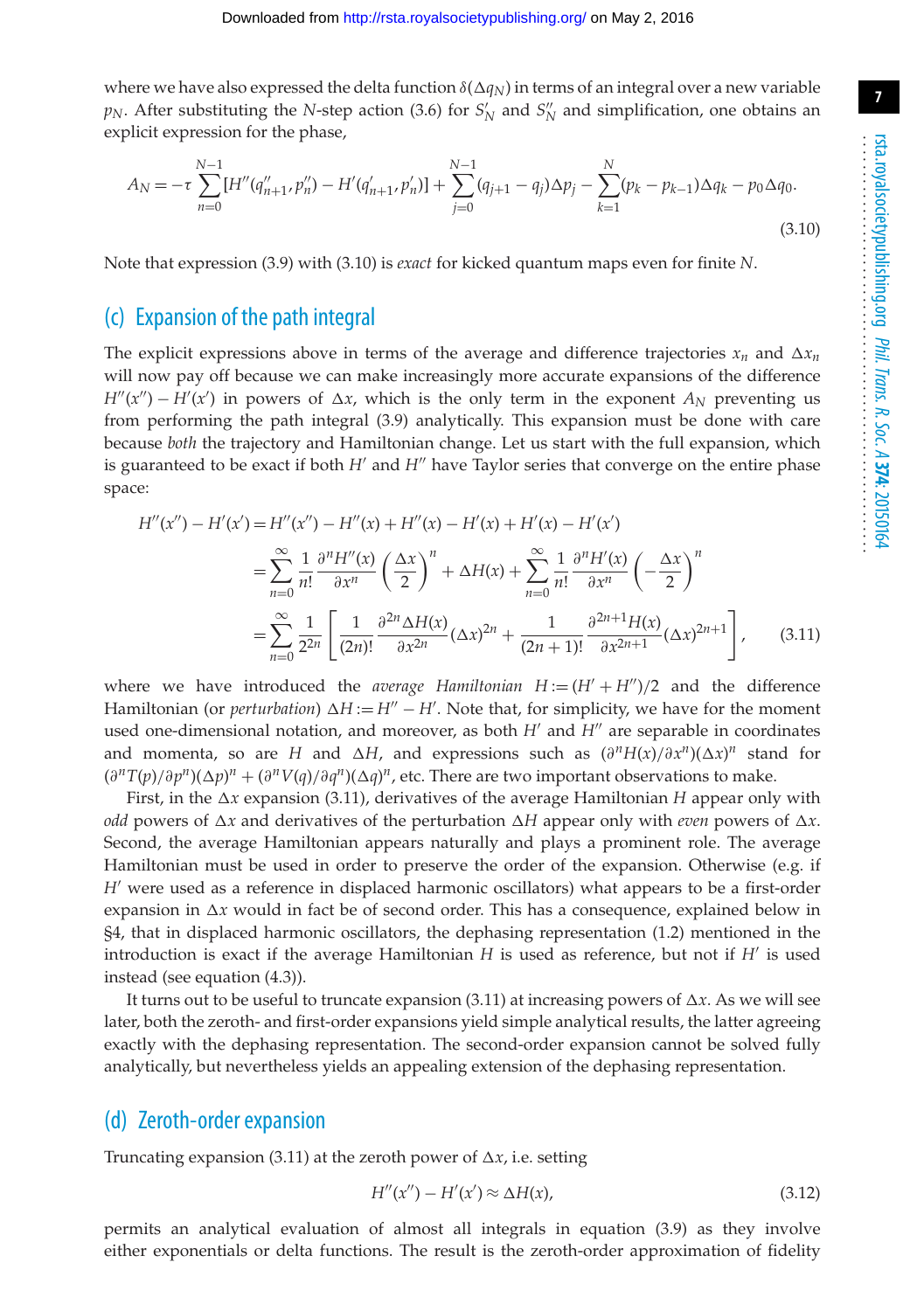**8**

amplitude,

$$
f^{(0)}(t) = h^{-D} \int d^{D} \Delta q_{0} d^{2D} x_{0} \prod_{n=1}^{N} d^{2D} x_{n} \delta(x_{n} - x_{n-1})
$$
  
 
$$
\times \rho(q_{0}'', q_{0}') \exp \left\{-\frac{i}{\hbar} \left[p_{0} \Delta q_{0} + \tau \sum_{j=0}^{N-1} \Delta H(q_{j+1}, p_{j})\right]\right\}
$$
  
=  $h^{-D} \int d^{2D} x_{0} \rho_{W}(x_{0}) e^{-it\Delta H(x_{0})/\hbar} = \langle e^{-it\Delta H(x)/\hbar} \rangle_{\rho_{W}(x)},$  (3.13)

where  $t := N\tau$  and the last expression employs the notation

$$
\langle A(x) \rangle_{\rho(x)} := h^{-D} \int d^{2D}x \, \rho(x) A(x), \tag{3.14}
$$

for a phase-space 'average' of a quantity *A* weighted by a normalized quasi-probability distribution  $\rho$ . Normalization means that  $h^{-D} \int \rho(x) d^{2D}x = 1$ , which is true for the Wigner function  $\rho_W$ .

Note that, in equation (3.13), we have obtained a new approximation for quantum fidelity amplitude—one that is cruder than the dephasing representation (1.2) and does not even require running trajectories!

Although approximation  $f^{(0)}$  only requires phase-space sampling of the perturbation at initial time, in general, it yields a time-dependent fidelity amplitude. If one replaces  $\rho_W$  by the classical Boltzmann distribution, the zeroth-order approximation for fidelity amplitude coincides with an approximation used for calculations of inhomogeneously broadened spectra and known as the static classical limit [\[31](#page-13-23)[,32\]](#page-13-15).

*Example*: A sufficient condition for the zeroth-order approximation (3.13) for fidelity amplitude to be exact is that the zeroth-order expansion (3.12) itself is exact, which requires the average and difference Hamiltonians to be of the form  $H = \alpha$  and  $\Delta H = \Delta \alpha + \Delta \beta \cdot q + \Delta \gamma \cdot p$ , where  $\alpha'$ ,  $\alpha''$ ,  $\Delta \beta$  and  $\Delta \gamma$  are constants, implying that the original Hamiltonians must be  $H' = \alpha' - \frac{1}{2} \Delta \beta \cdot q - \frac{1}{2} \Delta \gamma \cdot n$  and  $H'' - \alpha'' + \frac{1}{2} \Delta \beta \cdot q + \frac{1}{2} \Delta \gamma \cdot n$  Corresponding classical motions are linear growth  $\frac{1}{2}\Delta\gamma \cdot p$  and  $H'' = \alpha'' + \frac{1}{2}\Delta\beta \cdot q + \frac{1}{2}\Delta\gamma \cdot p$ . Corresponding classical motions are linear growth (or decrease) with time of phase-space coordinates for *H'*, *H''*, and no motion at all for the average Hamiltonian *H*. Under such conditions, the zeroth-order approximation  $f^{(0)}(t)$  is exact for arbitrary initial states  $\rho$ .

This can be verified independently by first expressing the fidelity amplitude as

$$
f(t) = \text{Tr}[\rho E(t)],\tag{3.15}
$$

in terms of the echo operator

$$
E(t) := U'(t)^{\dagger} U''(t), \tag{3.16}
$$

then using the phase-space representation of the trace in equation (3.15),

$$
f(t) = h^{-D} \int d^{2D}x \, \rho_W(x) E_W(x, t) = \langle E_W(x, t) \rangle_{\rho_W(x)}
$$
\n(3.17)

and finally evaluating explicitly the Wigner transform of the echo operator (3.16), which, after some algebra, in this case turns out to be  $E_W(x,t) = \exp[-i\frac{\lambda H(x)}{\hbar}]$ , in agreement with equation (3.13).

Incidentally, the above sufficient condition is not necessary. For example, for  $\Delta H = 0$ , expression (3.13) is trivially exact,  $f^{(0)}(t) = 1$ , for arbitrary *H* even though one neglects the non-vanishing higher-order terms of the average Hamiltonian *H* in expansion (3.11).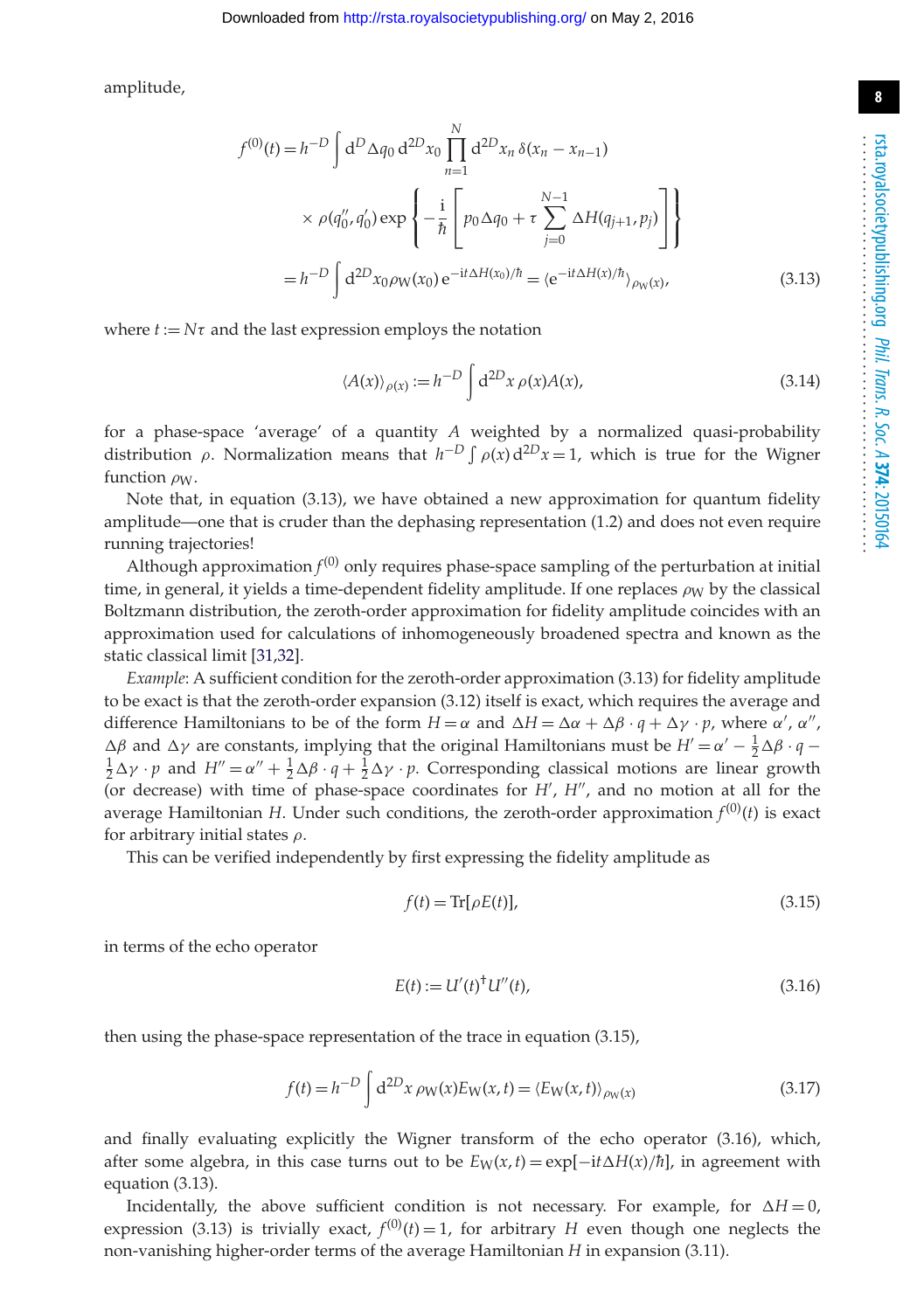### (e) First-order expansion

The first-order expansion of (3.11) approximates the Hamiltonian difference as

$$
H''(x'') - H'(x') \approx \Delta H(x) + \frac{\partial T}{\partial p} \cdot \Delta p + \frac{\partial V}{\partial q} \cdot \Delta q.
$$
 (3.18)

Again, most of the integrals can be solved analytically and one obtains, without any other approximation,

$$
f^{(1)}(t) = h^{-D} \int d^{D} \Delta q_{0} d^{2D} x_{0} \prod_{n=1}^{N} d^{2D} x_{n} \delta \left( q_{n} - q_{n-1} - \tau \frac{\partial T}{\partial p} (p_{n-1}) \right)
$$
  
\n
$$
\times \delta \left( p_{n} - p_{n-1} + \tau \frac{\partial V}{\partial q} (q_{n}) \right) \rho(q_{0}'' , q_{0}') \exp \left\{ -\frac{i}{\hbar} \left[ p_{0} \Delta q_{0} + \tau \sum_{j=0}^{N-1} \Delta H(q_{j+1}, p_{j}) \right] \right\}
$$
  
\n
$$
= h^{-D} \int d^{2D} x_{0} \rho_{W}(x_{0}) \exp \left[ -\frac{i}{\hbar} \tau \sum_{j=0}^{N-1} \Delta H(q_{j+1}, p_{j}) \right],
$$
 (3.19)

where  $q_n$  and  $p_n$  appearing as arguments of  $\Delta H$  in the last expression are no longer independent path integral variables; instead, they are the uniquely defined position and momentum coordinates of a trajectory starting at  $x_0$  after  $n$  steps of the classical symplectic map given by the average Hamiltonian *H* and corresponding to the quantum map (3.3); these trajectories are given by the recursive relations between  $q_n$ ,  $p_n$  and  $q_{n-1}$ ,  $p_{n-1}$  expressed by the delta functions in the preceding equation.

To return from quantum maps to continuous Hamiltonian systems, one takes the limits  $\tau \to 0$ and  $N \rightarrow \infty$ , so that  $N\tau = t$  is constant, obtaining

$$
f^{(1)}(t) = h^{-D} \int d^{2D}x_0 \, \rho_W(x_0) \exp\left[-\frac{i}{\hbar} \int_0^t \Delta H(x(s)) \, ds\right]
$$

$$
= \left\{ \exp\left[-\frac{i}{\hbar} \int_0^t \Delta H(x(s)) \, ds\right] \right\}_{\rho_W(x_0)} = f_{DR}(t). \tag{3.20}
$$

As promised, by using the first-order expansion of  $H'' - H'$  in the path integral representation of quantum fidelity, we have obtained exactly the dephasing representation (1.2). On the one hand, this may seem remarkable, as we did not explicitly employ the semiclassical propagator which had been used in the original derivation of the dephasing representation [\[27\]](#page-13-12). On the other hand, the semiclassical propagator can be obtained by a quadratic expansion of the Feynman path integral propagator, and because we used a linearization of the path integral, we implicitly went beyond the semiclassical approximation since, in contrast with usual semiclassical approximations, expression (3.20) for  $\hat{f}^{(1)} = f_{\text{DR}}$  does not even require Hessians of *H* or ΔH. Finally, we note that our result also agrees with a linearized path integral approximation obtained for a more general correlation function Tr(*A* e−i*Ht*/*h*¯ *B* ei*<sup>H</sup> <sup>t</sup>*/*h*¯ ) by a similar approach by Shi & Geva [\[42\]](#page-14-2) in the context of non-radiative electronic relaxation rates.

*Example*: A sufficient condition for the first-order approximation (3.20) for fidelity amplitude to be exact is that the first-order expansion (3.12) itself is exact, which requires the average Hamiltonian to be at most a quadratic function, and the perturbation at most a linear function of positions and momenta, i.e.

$$
H = \alpha + \beta \cdot q + \gamma \cdot p + q^{T} \cdot \delta \cdot q + p^{T} \cdot \varepsilon \cdot p
$$
  
and  

$$
\Delta H = \Delta \alpha + \Delta \beta \cdot q + \Delta \gamma \cdot p,
$$
 (3.21)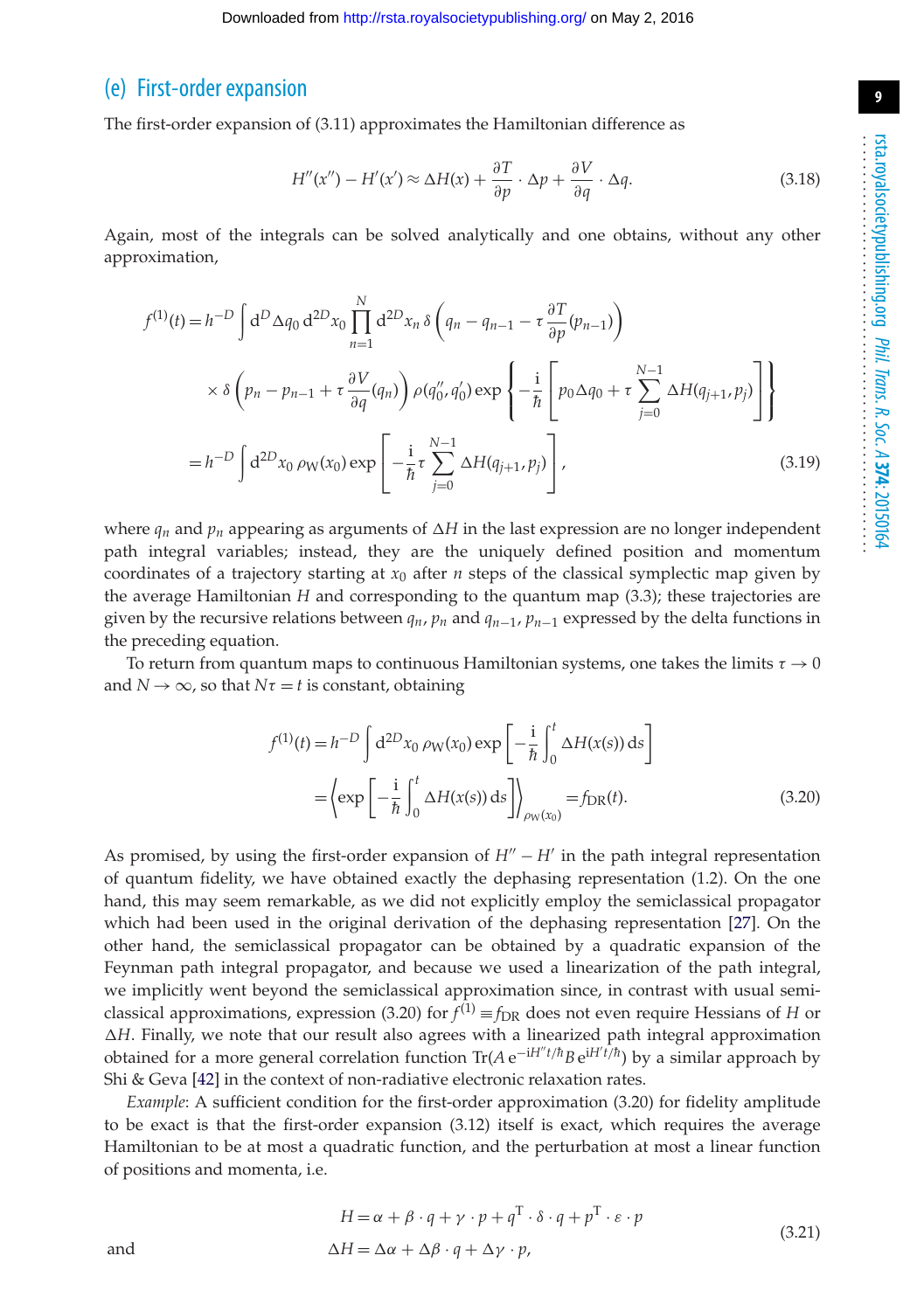implying that the original Hamiltonians must be of the form

scattering [\[25\]](#page-13-10).

$$
H' = \alpha' + \beta' \cdot q + \gamma' \cdot p + q^{T} \cdot \delta \cdot q + p^{T} \cdot \varepsilon \cdot p
$$
  
and  

$$
H'' = \alpha'' + \beta'' \cdot q + \gamma'' \cdot p + q^{T} \cdot \delta \cdot q + p^{T} \cdot \varepsilon \cdot p.
$$
 (3.22)

In other words, the two Hamiltonians describe harmonic (or inverted harmonic) systems that can be displaced in phase space, have different zeros of energy, but must have the same 'masses' and force constants in corresponding degrees of freedom. In one dimension, classical motions corresponding to Hamiltonians *H'* , *H''* are motions along ellipses or hyperbolas in phase space, where the centres of these conical sections in phase space may be displaced between *H'* and *H''*, but otherwise the phase portraits must be the same for the two Hamiltonians. For systems described by Hamiltonians (3.22), the first-order approximation  $f^{(1)}(t)$ , i.e. the dephasing representation, is exact for arbitrary initial states ρ. Such systems can be used to describe, for example, electronic absorption and emission spectra in molecules, where the displacement occurs only in coordinate space (i.e.  $\Delta \beta \neq 0$  and  $\Delta \gamma = 0$ ) and results in vibrational excitation of a molecule upon electronic absorption. By contrast, Hamiltonians with displacement in momentum space ( $\Delta\beta = 0$  and  $\Delta\gamma \neq 0$ ) are useful for representing inelastic collisions, such as inelastic neutron

Indeed, it is not surprising that the first-order approximation (3.20) is exact for quadratic Hamiltonians with linear perturbation, as many semiclassical approximations are exact in such situations. What is intriguing about the dephasing representation (3.20) is its surprising accuracy in chaotic systems. So the approximation is exact for Hamiltonians (3.22) and accurate in chaotic Hamiltonians, yet the most severe breakdown for it occurs in simple systems, such as quadratic Hamiltonians with quadratic perturbations. Next, we turn to deriving an expression that will correct this drawback.

## (f) Second-order expansion

In order to simplify the presentation of the second-order expansion, we shall assume that  $D = 1$ and  $\Delta H(x) \equiv \Delta V(q)$ . The quadratic expansion of (3.11) approximates the Hamiltonian difference as

$$
H''(x'') - H'(x') \approx \Delta V(q) + \frac{\partial T}{\partial p} \Delta p + \frac{\partial V}{\partial q} \Delta q + \frac{1}{8} \frac{\partial^2 \Delta V}{\partial q^2} (\Delta q)^2.
$$
 (3.23)

With this expansion, the phase (3.10) in the path integral representation (3.9) becomes

$$
A_N^{(2)} = -\tau \sum_{n=1}^N \Delta V(q_n) + \sum_{j=0}^{N-1} \left( q_{j+1} - q_j - \tau \frac{\partial T}{\partial p}(p_j) \right) \Delta p_j
$$
  
-  $\hbar \sum_{k=1}^N (a_k (\Delta q_k)^2 + b_k \Delta q_k) - p_0 \Delta q_0,$  (3.24)

where

$$
\hbar a_k := \frac{\tau}{8} \frac{\partial^2 \Delta V}{\partial q^2} (q_k)
$$
  
and  

$$
\hbar b_k := p_k - p_{k-1} + \tau \frac{\partial V}{\partial q} (q_k).
$$
 (3.25)

Again, the integrals over  $\Delta p_n$  in (3.9) yield delta functions with arguments agreeing with Hamilton's equations of motion for  $q_n$ , and the integral over  $\Delta q_0$  gives the Wigner function of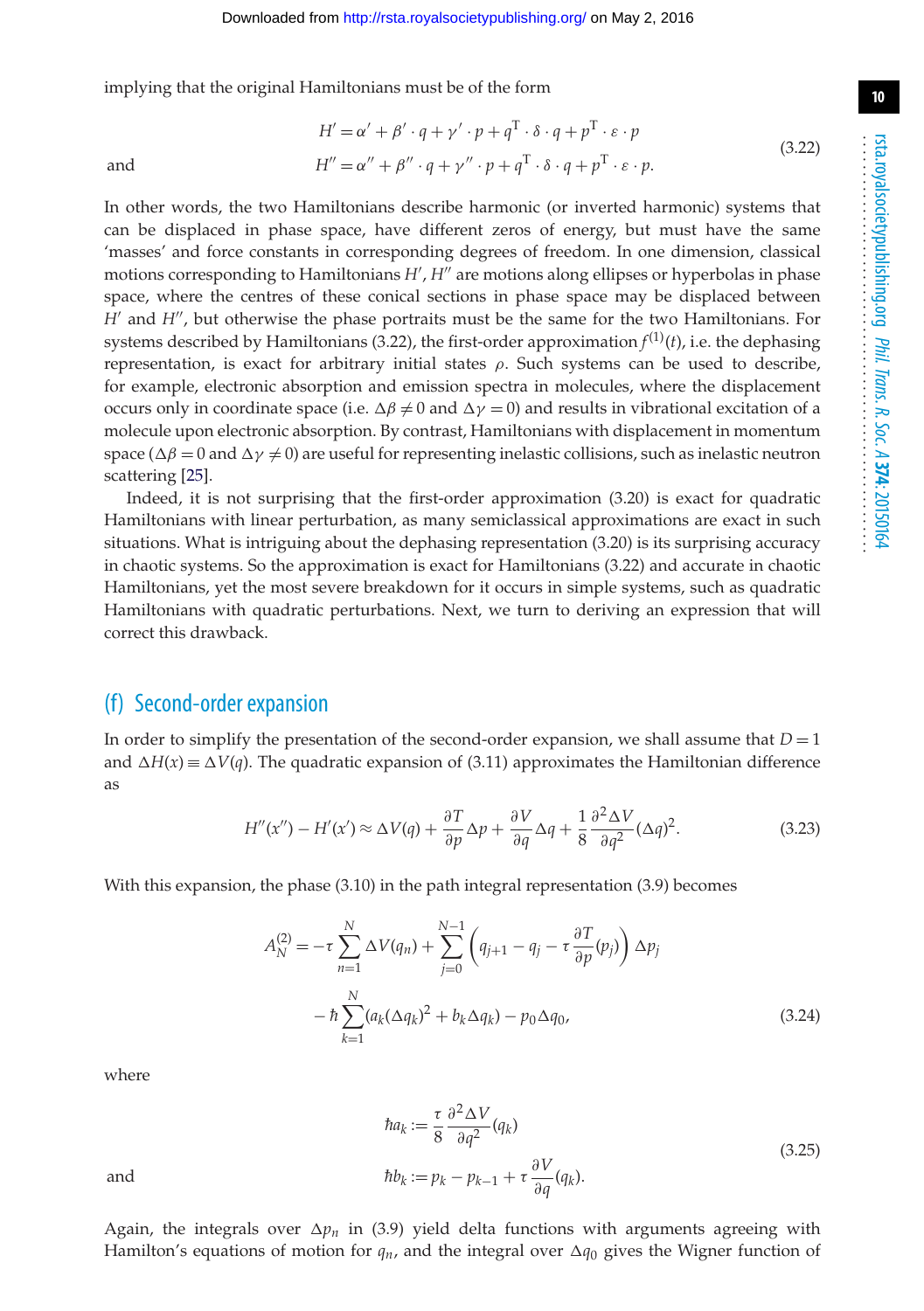the initial state:

$$
f^{(2)}(t) = \int \frac{d^2 x_0}{h} \rho_W(x_0) \prod_{n=1}^N \frac{d^2 x_n}{h} d\Delta q_n \delta \left(q_n - q_{n-1} - \tau \frac{\partial T}{\partial p}(p_{n-1})\right) e^{iB_N^{(2)}/\hbar}
$$
  
and 
$$
B_N^{(2)} := -\tau \sum^N \Delta V(q_n) - \hbar \sum^N (a_k (\Delta q_k)^2 + b_k \Delta q_k).
$$
 (3.26)

 $(a_k(\Delta q_k)^2 + b_k\Delta q_k).$ 

Although the complex Gaussian integrals over  $\Delta q_n$  do not yield simple Dirac delta functions, they can be evaluated analytically and the fidelity amplitude becomes

*k*=1

$$
f^{(2)}(t) = h^{-1} \int d^2x_0 \, \rho_W(x_0) \prod_{n=1}^N d^2x_n \, \delta\left(q_n - q_{n-1} - \tau \frac{\partial T}{\partial p}(p_{n-1})\right) \tilde{\delta}(p_n - p_{n-1}; q_n)
$$

$$
\times \exp\left[-\frac{i}{\hbar} \tau \sum_{k=0}^{N-1} \Delta V(q_k)\right],
$$
(3.27)

where  $\tilde{\delta}$  is a 'smeared' delta function, given by a complex Gaussian

*n*=1

$$
\tilde{\delta}(p_n - p_{n-1}; q_n) := h^{-1} \int d\xi \; e^{i(a_n \xi^2 + b_n \xi)} = h^{-1} \sqrt{\frac{\pi}{|a_n|}} \exp\left[\frac{i}{4} \left(\pi \operatorname{sgn} a_n - \frac{b_n^2}{a_n}\right)\right].\tag{3.28}
$$

This smeared delta function replaces Hamilton's equation for  $p_n$  with a 'smeared Hamilton's equation'—the expectation value of momentum  $p_n$  is still at the classical value  $p_{n-1}$  − τ (∂*V*/∂*q*)(*qn*), but it is not deterministic as in classical mechanics. Equation (3.27) for the secondorder fidelity amplitude thus has a simple interpretation, not unlike the dephasing representation: first, one samples initial conditions  $x_0$  from the density  $\rho_W(x_0)$ . Then one runs trajectories starting from these points, where the kinetic propagation of positions is classical and hence deterministic, whereas the propagation of momenta is non-classical and stochastic. Although we have been able to evaluate three quarters of the integrals in the exact path integral representation (3.9) of *f*(*t*), the remaining *N* integrals over  $p_n$  render the resulting expression (3.27) still a formidable path integral, which is difficult to evaluate numerically. Note that, if we allowed the perturbation to affect also the momenta, then the propagation of positions would also be stochastic; the corresponding generalization of equation (3.27) is straightforward.

*Example*: A sufficient condition for the second-order approximation (3.27) for fidelity amplitude to be exact is that the second-order expansion (3.23) itself be exact, which requires the average Hamiltonian to be at most a quadratic function of *q* and *p*, and the perturbation at most a cubic function of *q*, i.e.

$$
H = \alpha + \beta q + \gamma p + \delta q^2 + \varepsilon p^2
$$
  
and  

$$
\Delta H = \Delta \alpha + \Delta \beta q + \Delta \delta q^2 + \Delta \phi q^3,
$$
 (3.29)

implying that the original Hamiltonians must be of the form

and 
$$
H' = \alpha' + \beta'q + \gamma p + \delta'q^{2} + \epsilon p^{2} - \frac{1}{2}\Delta\phi q^{3}
$$

$$
H'' = \alpha'' + \beta''q + \gamma p + \delta''q^{2} + \epsilon p^{2} + \frac{1}{2}\Delta\phi q^{3}.
$$
(3.30)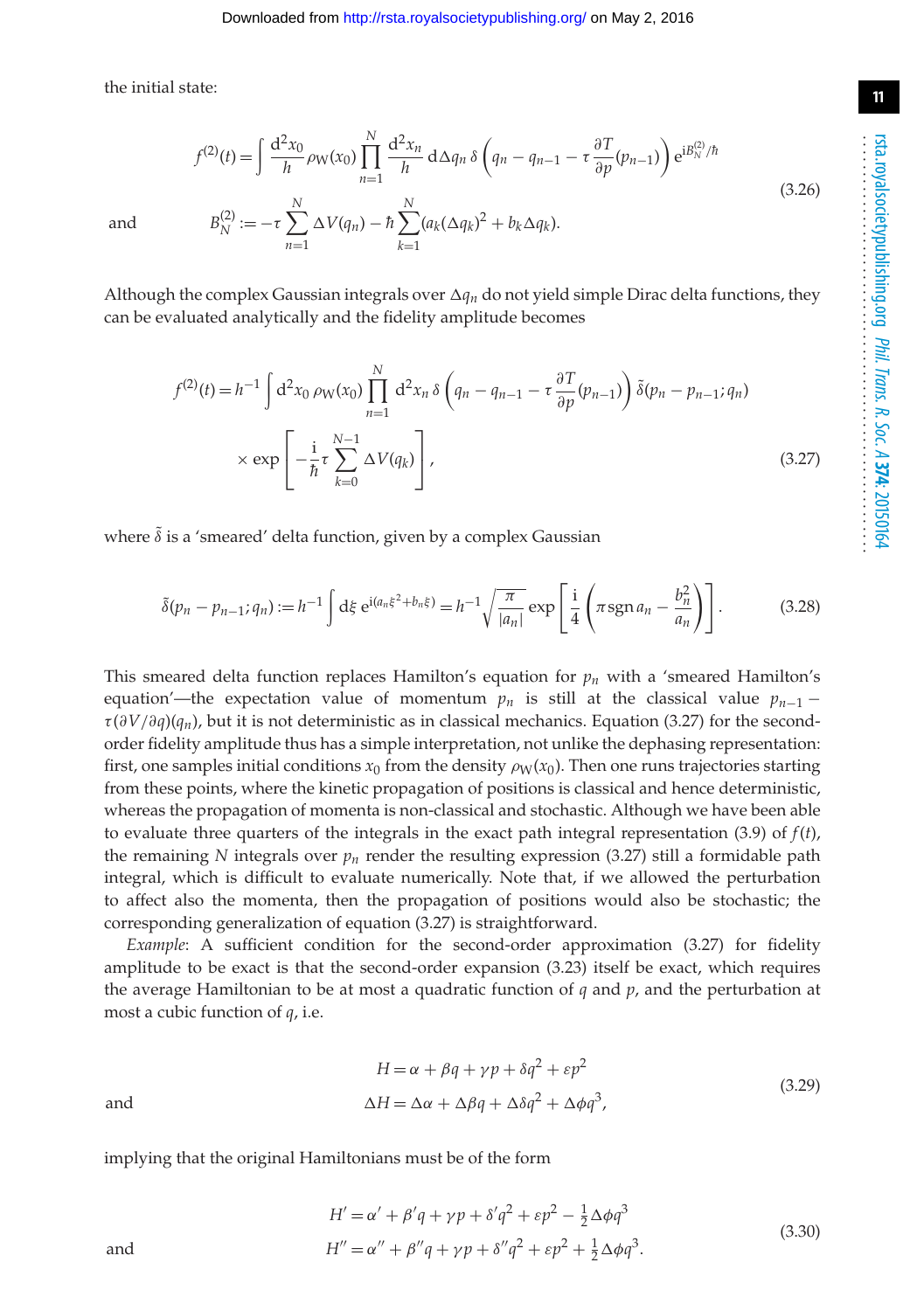## 4. Discussion

The derivations based on the Feynman path integral bypass the conventional semiclassical approximations and therefore allow us to introduce several rigorous statements. If the Hamiltonian is up to *quadratic* and the perturbation up to *linear*, the dephasing representation (or phase averaging [\[15\]](#page-13-1) or weighted average classical limit [\[31\]](#page-13-23)) is exact. For example, for displaced simple harmonic oscillators

$$
H' = \frac{p^2}{2m} + \frac{1}{2}k\left(q - \frac{a}{2}\right)^2
$$
  
and  

$$
H'' = \frac{p^2}{2m} + \frac{1}{2}k\left(q + \frac{a}{2}\right)^2,
$$
 (4.1)

the dephasing representation is exact [\[15\]](#page-13-1) if the classical trajectories are propagated with the average Hamiltonian *H* since then the Hamiltonian difference (3.11) is indeed linear in  $\Delta q$  and  $\Delta p$ :

$$
H''(x'') - H'(x') = \frac{p}{m}\Delta p + kq(a + \Delta q). \tag{4.2}
$$

By contrast, the dephasing representation is *not* exact even in this simple system if *H* is used for dynamics, as quadratic terms in both  $\Delta q$  and  $\Delta p$  appear:

$$
H''(x'') - H'(x') = \frac{1}{2m}(2p' + \Delta p)\Delta p + \frac{1}{2}k(2q' + \Delta q)(a + \Delta q). \tag{4.3}
$$

Similarly, the dephasing representation is *not* exact (in fact, breaks down rather severely) for simple harmonic oscillators with different force constants,

$$
H' = \frac{p^2}{2m} + \frac{1}{2}k'q^2 \quad \text{and} \quad H'' = \frac{p^2}{2m} + \frac{1}{2}k''q^2,
$$
 (4.4)

as the perturbation is quadratic in  $\Delta q$  even if the average Hamiltonian is used for dynamics:

$$
H''(x'') - H'(x') = \frac{p}{m}\Delta p + kq\Delta q + \frac{1}{2}\Delta k \left[q^2 + \frac{1}{4}(\Delta q)^2\right].
$$
\n(4.5)

The last simple example provides a particularly bad scenario for the dephasing representation, which can be remarkably accurate in much more complex, even chaotic systems such as the kicked rotor. Unfortunately, undisplaced harmonic oscillators provide a good model for the 'silent' modes in electronic spectra, i.e. the modes which are not excited by the electronic transition, and hence are not displaced, but may have a different force constant in the excited state. Especially in large molecules, the majority of the modes are silent, but the dephasing representation produces an artificially fast decay of fidelity amplitude [\[40\]](#page-14-0), which in turn gives rise to artificially broadened spectra, often to the point that any structure is lost. Typical molecules are slightly anharmonic, so one cannot always use simple semiclassical methods such as the thawed Gaussian approximation [\[43\]](#page-14-3), but they are not very chaotic, and hence the surprising accuracy of dephasing representation in chaotic systems does not help. Yet, the second-order approximation (3.27) for *f*(*t*), which is, by definition, exact in harmonic systems with different force constants, could—if evaluated efficiently—provide an accurate method for computing electronic molecular spectra even in the presence of anharmonicity and wavepacket splitting.

## 5. Conclusion

In conclusion, we derived a path integral formula for the quantum fidelity amplitude, which bypasses the conventional semiclassical approximations of past publications. Our first approach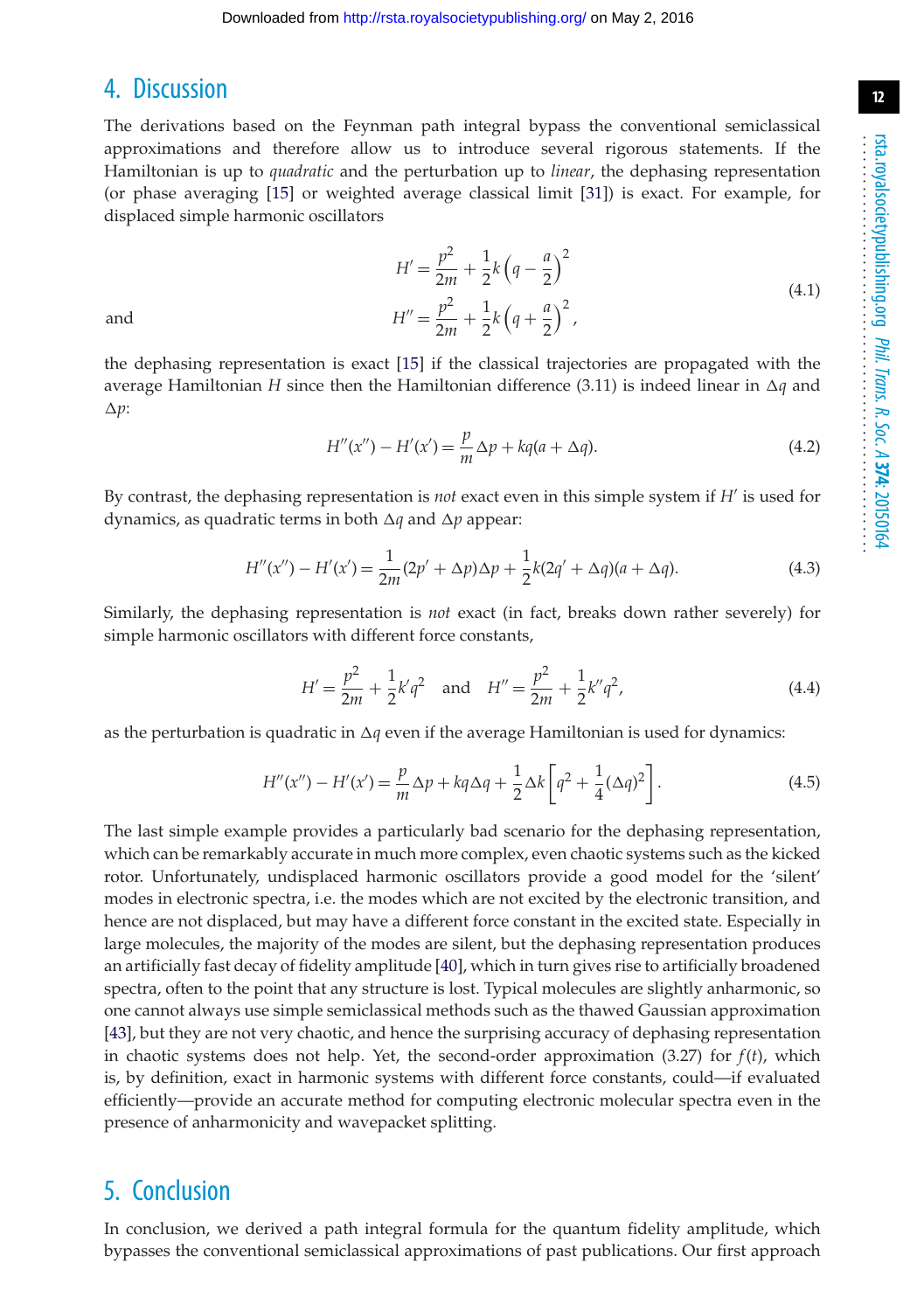**13**

used a coordinate path integral for continuous systems and benefited from the explicit connection with the classical Liouville propagator. We note that this path integral approach allows in principle to incorporate the influence of the environment using the familiar Feynman–Vernon formalism. All that is required is adding the appropriate bath terms to the action. The effect of thermal noise would be to broaden the delta functions that arise from the *Dr* integration, leading to smearing of the phase factor in equation (2.20).

Our second approach relied on the phase-space path integral for kicked quantum maps. In the latter context, we also obtained an exact expansion of the exponent of the path integral and derived explicit expressions for the fidelity amplitude in the zeroth-, first- and secondorder expansions; the first-order expansion yields exactly the dephasing representation, whereas the second-order expansion yields an approximation which corrects several drawbacks of the dephasing representation and other approximations based on linearizing the semiclassical propagator or path integral. It remains to be seen if it can be implemented efficiently.

Finally, the rigorous manipulation of the path integral has allowed us to make several rigorous statements about the validity of various approximations for fidelity amplitude.

Authors' contributions. J.V. and D.C. contributed equally to the manuscript.

Competing interests. The authors declare that they have no competing interests.

Funding. This research has been supported by the Swiss National Science Foundation (grant no. 2000201\_50098) and by the Israel Science Foundation (grant no. 29/11).

Acknowledgements. We thank Marius Wehrle for discussions.

## <span id="page-12-0"></span>**References**

- 1. Peres A. 1984 Stability of quantum motion in chaotic and regular systems. *Phys. Rev. A* **30**, 1610–1615. [\(doi:10.1103/PhysRevA.30.1610\)](http://dx.doi.org/doi:10.1103/PhysRevA.30.1610)
- <span id="page-12-1"></span>2. Pastawski HM, Levstein PR, Usaj G, Raya J, Hirschinger J. 2000 A nuclear magnetic resonance answer to the Boltzmann–Loschmidt controversy? *Physica A* **283**, 166–170. [\(doi:10.1016/S0378-](http://dx.doi.org/doi:10.1016/S0378-4371(00)00146-1) [4371\(00\)00146-1\)](http://dx.doi.org/doi:10.1016/S0378-4371(00)00146-1)
- <span id="page-12-2"></span>3. Gorin T, Prosen T, Seligman TH, Žnidarič M. 2006 Dynamics of Loschmidt echoes and fidelity decay. *Phys. Rep.* **435**, 33–156. [\(doi:10.1016/j.physrep.2006.09.003\)](http://dx.doi.org/doi:10.1016/j.physrep.2006.09.003)
- 4. Jacquod P, Petitjean C. 2009 Decoherence, entanglement and irreversibility in quantum dynamical systems with few degrees of freedom. *Adv. Phys.* **58**, 67–196. [\(doi:10.1080/00018730](http://dx.doi.org/doi:10.1080/00018730902831009) [902831009\)](http://dx.doi.org/doi:10.1080/00018730902831009)
- <span id="page-12-3"></span>5. Goussev A, Jalabert RA, Pastawski HM, Wisniacki DA. 2012 Loschmidt echo. *Scholarpedia* **7**, 11687; revision 127578. [\(doi:10.4249/scholarpedia.11687\)](http://dx.doi.org/doi:10.4249/scholarpedia.11687)
- <span id="page-12-4"></span>6. Cohen D, Heller EJ. 2000 Unification of perturbation theory, random matrix theory, and semiclassical considerations in the study of parametrically dependent eigenstates. *Phys. Rev. Lett.* **84**, 2841–2844. [\(doi:10.1103/PhysRevLett.84.2841\)](http://dx.doi.org/doi:10.1103/PhysRevLett.84.2841)
- <span id="page-12-5"></span>7. Wisniacki DA, Cohen D. 2002 Quantum irreversibility, perturbation independent decay, and the parametric theory of the local density of states. *Phys. Rev. E* **66**, 046209. [\(doi:10.1103/](http://dx.doi.org/doi:10.1103/PhysRevE.66.046209) [PhysRevE.66.046209\)](http://dx.doi.org/doi:10.1103/PhysRevE.66.046209)
- <span id="page-12-6"></span>8. Hiller M, Kottos T, Cohen D, Geisel T. 2004 Quantum reversibility: is there an echo? *Phys. Rev. Lett.* **92**, 010402. [\(doi:10.1103/PhysRevLett.92.010402\)](http://dx.doi.org/doi:10.1103/PhysRevLett.92.010402)
- <span id="page-12-7"></span>9. Nielsen MA, Chuang IL. 2000 *Quantum computation and quantum information*. Cambridge, UK: Cambridge University Press.
- <span id="page-12-8"></span>10. Pastawski HM, Levstein PR, Usaj G. 1995 Quantum dynamical echoes in the spin diffusion in mesoscopic systems. *Phys. Rev. Lett.* **75**, 4310–4313. [\(doi:10.1103/PhysRevLett.75.4310\)](http://dx.doi.org/doi:10.1103/PhysRevLett.75.4310)
- <span id="page-12-9"></span>11. Usaj G, Pastawski HM, Levstein PR. 1998 Gaussian to exponential crossover in the attenuation of polarization echoes in NMR. *Mol. Phys.* **95**, 1229–1236. [\(doi:10.1080/00268979809483253\)](http://dx.doi.org/doi:10.1080/00268979809483253)
- <span id="page-12-10"></span>12. Schäfer R, Stöckmann H-J, Gorin T, Seligman TH. 2005 Experimental verification of fidelity decay: from perturbative to Fermi golden rule regime. *Phys. Rev. Lett.* **95**, 184102. [\(doi:10.1103/](http://dx.doi.org/doi:10.1103/PhysRevLett.95.184102) [PhysRevLett.95.184102\)](http://dx.doi.org/doi:10.1103/PhysRevLett.95.184102)
- <span id="page-12-11"></span>13. Andersen MF, Kaplan A, Grünzweig T, Davidson N. 2006 Decay of quantum correlations in atom optics billiards with chaotic and mixed dynamics. *Phys. Rev. Lett.* **97**, 104102. [\(doi:10.1103/PhysRevLett.97.104102\)](http://dx.doi.org/doi:10.1103/PhysRevLett.97.104102)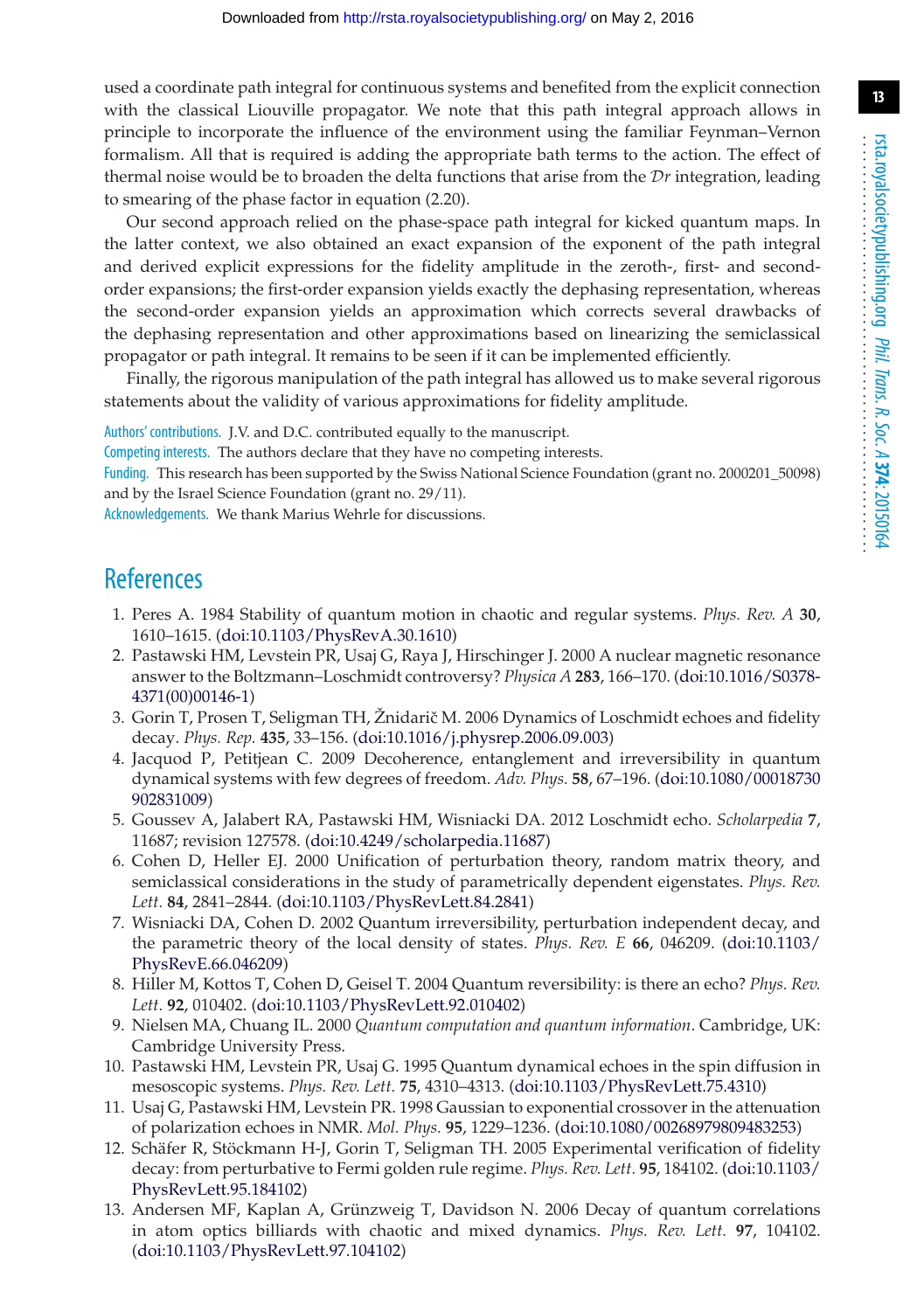**14**

- <span id="page-13-0"></span>14. Wu S, Tonyushkin A, Prentiss MG. 2009 Observation of saturation of fidelity decay with an atom interferometer. *Phys. Rev. Lett.* **103**, 034101. [\(doi:10.1103/PhysRevLett.103.034101\)](http://dx.doi.org/doi:10.1103/PhysRevLett.103.034101)
- <span id="page-13-1"></span>15. Mukamel S. 1982 On the semiclassical calculation of molecular absorption and fluorescence spectra. *J. Chem. Phys.* **77**, 173–181. [\(doi:10.1063/1.443638\)](http://dx.doi.org/doi:10.1063/1.443638)
- <span id="page-13-20"></span>16. Wehrle M, Šulc M, Vaníˇcek J. 2011 Time-resolved electronic spectra with efficient quantum dynamics methods. *Chimia* **65**, 334–338. [\(doi:10.2533/chimia.2011.334\)](http://dx.doi.org/doi:10.2533/chimia.2011.334)
- <span id="page-13-2"></span>17. Šulc M, Hernandez H, Martínez TJ, Vaníček J. 2013 Relation of exact Gaussian basis methods to the dephasing representation: theory and application to time-resolved electronic spectra. *J. Chem. Phys.* **139**, 034112. [\(doi:10.1063/1.4813124\)](http://dx.doi.org/doi:10.1063/1.4813124)
- <span id="page-13-3"></span>18. Jalabert RA, Pastawski HM. 2001 Environment-independent decoherence rate in classically chaotic systems. *Phys. Rev. Lett.* **86**, 2490–2493. [\(doi:10.1103/PhysRevLett.86.2490\)](http://dx.doi.org/doi:10.1103/PhysRevLett.86.2490)
- <span id="page-13-4"></span>19. Cerruti NR, Tomsovic S. 2002 Sensitivity of wave field evolution and manifold stability in chaotic systems. *Phys. Rev. Lett.* **88**, 054103. [\(doi:10.1103/PhysRevLett.88.054103\)](http://dx.doi.org/doi:10.1103/PhysRevLett.88.054103)
- <span id="page-13-5"></span>20. Vaníˇcek J, Heller EJ. 2003 Semiclassical evaluation of quantum fidelity. *Phys. Rev. E* **68**, 056208. [\(doi:10.1103/PhysRevE.68.056208\)](http://dx.doi.org/doi:10.1103/PhysRevE.68.056208)
- <span id="page-13-6"></span>21. Miller WH. 1970 Classical *S* matrix: numerical application to inelastic collisions. *J. Chem. Phys.* **53**, 3578–3587. [\(doi:10.1063/1.1674535\)](http://dx.doi.org/doi:10.1063/1.1674535)
- <span id="page-13-7"></span>22. Miller WH. 2001 The semiclassical initial value representation: a potentially practical way for adding quantum effects to classical molecular dynamics simulations. *J. Phys. Chem.* **105**, 2942–2955. [\(doi:10.1021/jp003712k\)](http://dx.doi.org/doi:10.1021/jp003712k)
- <span id="page-13-8"></span>23. Miller WH, Smith FT. 1978 Semiclassical perturbation theory of electron–molecule collisions. *Phys. Rev. A* **17**, 939–953. [\(doi:10.1103/PhysRevA.17.939\)](http://dx.doi.org/doi:10.1103/PhysRevA.17.939)
- <span id="page-13-9"></span>24. Wang W-G, Li B. 2005 Uniform semiclassical approach to fidelity decay: from weak to strong perturbation. *Phys. Rev. E* **71**, 066203. [\(doi:10.1103/PhysRevE.71.066203\)](http://dx.doi.org/doi:10.1103/PhysRevE.71.066203)
- <span id="page-13-10"></span>25. Petitjean C, Bevilaqua DV, Heller EJ, Jacquod P. 2007 Displacement echoes: classical decay and quantum freeze. *Phys. Rev. Lett.* **98**, 164101. [\(doi:10.1103/PhysRevLett.98.164101\)](http://dx.doi.org/doi:10.1103/PhysRevLett.98.164101)
- <span id="page-13-11"></span>26. Vaníček J. 2004 Dephasing representation: employing the shadowing theorem to calculate quantum correlation functions. *Phys. Rev. E* **70**, 055201. [\(doi:10.1103/PhysRevE.70.055201\)](http://dx.doi.org/doi:10.1103/PhysRevE.70.055201)
- <span id="page-13-12"></span>27. Vaníček J. 2006 Dephasing representation of quantum fidelity for general pure and mixed states. *Phys. Rev. E* **73**, 046204. [\(doi:10.1103/PhysRevE.73.046204\)](http://dx.doi.org/doi:10.1103/PhysRevE.73.046204)
- <span id="page-13-13"></span>28. Mukamel S. 1999 *Principles of nonlinear optical spectroscopy*, 1st edn. New York, NY: Oxford University Press.
- <span id="page-13-14"></span>29. Shemetulskis NE, Loring RF. 1992 Semiclassical theory of the photon echo: application to polar fluids. *J. Chem. Phys.* **97**, 1217–1226. [\(doi:10.1063/1.463248\)](http://dx.doi.org/doi:10.1063/1.463248)
- 30. Rost JM. 1995 Analytical total photo cross section for atoms. *J. Phys. B* **28**, L601–L606. [\(doi:10.1088/0953-4075/28/19/002\)](http://dx.doi.org/doi:10.1088/0953-4075/28/19/002)
- <span id="page-13-23"></span>31. Egorov SA, Rabani E, Berne BJ. 1998 Vibronic spectra in condensed matter: a comparison of exact quantum mechanical and various semiclassical treatments for harmonic baths. *J. Chem. Phys.* **108**, 1407–1422. [\(doi:10.1063/1.475512\)](http://dx.doi.org/doi:10.1063/1.475512)
- <span id="page-13-15"></span>32. Shi Q, Geva E. 2005 A comparison between different semiclassical approximations for optical response functions in nonpolar liquid solutions. *J. Chem. Phys.* **122**, 064506. [\(doi:10.1063/](http://dx.doi.org/doi:10.1063/1.1843813) [1.1843813\)](http://dx.doi.org/doi:10.1063/1.1843813)
- <span id="page-13-16"></span>33. Martens CC, Fang JY. 1997 Semiclassical-limit molecular dynamics on multiple electronic surfaces. *J. Chem. Phys.* **106**, 4918–4930. [\(doi:10.1063/1.473541\)](http://dx.doi.org/doi:10.1063/1.473541)
- <span id="page-13-17"></span>34. Riga JM, Martens CC. 2006 Environmental decoherence of many-body quantum systems: semiclassical theory and simulation. *Chem. Phys.* **322**, 108–117. [\(doi:10.1016/j.chemphys.](http://dx.doi.org/doi:10.1016/j.chemphys.2005.07.009) [2005.07.009\)](http://dx.doi.org/doi:10.1016/j.chemphys.2005.07.009)
- <span id="page-13-18"></span>35. Ares N, Wisniacki DA. 2009 Loschmidt echo and the local density of states. *Phys. Rev. E* **80**, 046216. [\(doi:10.1103/PhysRevE.80.046216\)](http://dx.doi.org/doi:10.1103/PhysRevE.80.046216)
- 36. Wisniacki DA, Ares N, Vergini EG. 2010 Universal response of quantum systems with chaotic dynamics. *Phys. Rev. Lett.* **104**, 254101. [\(doi:10.1103/PhysRevLett.104.254101\)](http://dx.doi.org/doi:10.1103/PhysRevLett.104.254101)
- <span id="page-13-19"></span>37. García-Mata I, Wisniacki DA. 2011 Loschmidt echo in quantum maps: the elusive nature of the Lyapunov regime. *J. Phys. A* **44**, 315101. [\(doi:10.1088/1751-8113/44/31/315101\)](http://dx.doi.org/doi:10.1088/1751-8113/44/31/315101)
- <span id="page-13-21"></span>38. Mollica C, Vaníček J. 2011 Beating the efficiency of both quantum and classical simulations with a semiclassical method. *Phys. Rev. Lett.* **107**, 214101. [\(doi:10.1103/PhysRevLett.107.](http://dx.doi.org/doi:10.1103/PhysRevLett.107.214101) [214101\)](http://dx.doi.org/doi:10.1103/PhysRevLett.107.214101)
- <span id="page-13-22"></span>39. Zambrano E, Ozorio de Almeida AM. 2011 Initial-value representation for the Loschmidt echo. *Phys. Rev. E* **84**, 045201(R). [\(doi:10.1103/PhysRevE.84.045201\)](http://dx.doi.org/doi:10.1103/PhysRevE.84.045201)